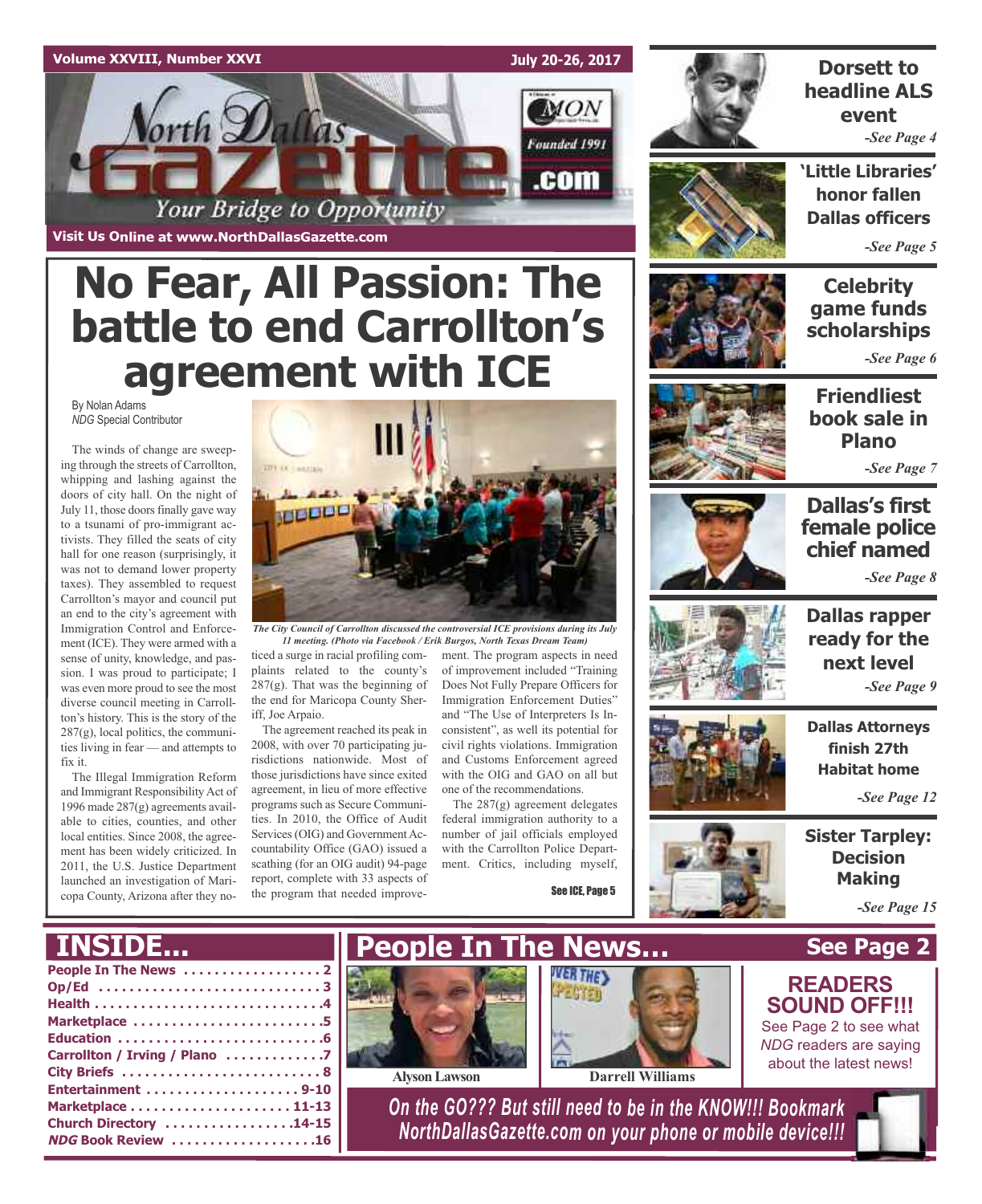### **Alyson Lawson**

WinnersAlyson Rae Lawson of Dallas, Avalon Young of Castle Rock, Co., and Evelyn Scott of Chesapeake, Va., will each receive a waiver of the franchise fee, valued at up to \$190,000, to franchise any 7-Eleven convenience store available in the continental United States. All have indicated they hope to select locations that are close to their homes.

The three finalists were flown, all expenses paid, to the company's home office in Irving, Texas, to interview with 7-Eleven President and CEO Joe DePinto. The finalists were selected from seven semi-finalists who



went head to head in a competitive online video contest for the chance to make it to the final round.

"To say that each candidate was impressive would be an understatement," said President and CEO Joe De-

### **Darrell Williams**

By Tiana Hunt NNPA/DTU Journalism Fellow

Darrell Williams is a rising senior at Morehouse College, who has big dreams of being a creative director, one day.

Williams, 24, is currently a student scholar with the National Newspaper Publishers Association's "Discover The Unexpected" Journalism Fellowship program.

At Morehouse, Williams majors in drama and minors in cinematography.4raised in Landover, Md., and is the



oldest of his siblings; his younger sister, T'Keyah, is 22 years-old and his younger brother, Rashad, is 12 years-old.

"I was the first in my family to pursue a career in business administration, but my life changed after I re-Williams. "I was inspired to A-Game®, a 7-Eleven grant program that funds youth

7-Eleven will donate \$10,000 to the charity selected by each winner. The charities align with Project

Pinto of his interviews with the three finalists. "Each brings a unique set of strengths. In addition, all are extremely community-oriented and have strong business, leadership and interpersonal skills. Those are qualities successful franchisees need. Any one of them would make a great independent business owner at 7-Eleven, and I couldn't see selecting just one, when all three are exactly the type of folks we want as franchisees and as part of the 7-Eleven

Morehouse.

versity in Baltimore for one year, then I transferred to Prince George's Community College in Largo, Md.; then I transferred to Morehouse College. I wanted to go to Morehouse, because of the brotherhood and to learn how to interact with other men in a positive manner; I wanted to join a netprograms focused on education, fitness, safety and hunger relief. Here are the winners and

their selected charities: **Alyson Lawson** of Dallas has three business degrees and lots of enthusiasm. Her MBA and accounting background will prepare her well for the financial side of franchising and her wonderful personality for the people part of the business. Lawson follows in the footsteps of her father, who has franchised national chain restaurants. She leads a busy volunteer life as well, one focused on youth. She has served as a First Tee mentor as well as a youth basketball and soccer coach.

Of the competition to win

work of successful men." Williams is now a man of Kappa Alpha Psi Fraternity Incorporated and he is more determined to help others and pursue his passion.

"I pledged to Kappa Alpha Psi Fraternity, because I believe in the organization's values. The mission, values and morals that the Kappa's live by are impeccable," said Williams. "Being a part of Kappa Alpha Psi, I learned that man must know thyself and, no matter what, you have to keep moving forward and that you can't make any excuses."

Williams also learned that

### tices. Passing the Trans-Education Commissioner, **NDG Readers Sound Off...**

#### **Federal Legislation Allows States to Innovate Education Policy**

The ESSA gives the states much more flexibility in how public schools should be assessed and reduces the role of the Secretary of Education. That said, our legislature has proven to be pretty adamant on keeping an oversized emphasis on standardized testing as the primary factor of assessment. It's not that they all love the test, but the call for accountability is currently louder than the call for proper education prac-

parency in Testing bill is key to giving our legislators the public support necessary to significantly reduce and/or eliminate the state assessment. This could easily lead to a dramatic increase in funding to provide for more certified educators and decrease class sizes across the state.

All that said, the ESSA also shifted a significant amount of federal funding into grants for charter schools, of which Secretary DeVos is an ardent advocate. Since our Governor, Lt. Governor, Texas

Secretary of Education, and President all support them, I expect to see a significant proliferation of charter schools over the next four years. That's part of what they consider "innovative education policy."

Scott Coleman As someone who has worked closely with a school budget, I can say funds from the federal government are fortunately very strictly controlled, which means that if the funds should be spent on these kids in high needs, there are very strict guidelines

on how they can be spent (most common example is a teacher specifically hired to help SPED or ESL kids.)

The reason I like these funds as an educator is two fold- Under the TX GOP, we don't have the help we need in this area, and it's a moral failure. Also, sometime when we talk about block grants, it lets (Southern) states spend the money elsewhere (see Trumpcare). But here schools must account for every cent and it must go

a fee free 7-Eleven store, Lawson said, "It has been a long journey, and a rewarding one. I'm glad to come to the finish line and seeing not only was I a winner, but all the women were victorious." Her 7-Eleven favorite: Piña Colada Slurpee and SweeTARTS

Selected charity: LanceA. Lemons Memorial Foundation

**Avalon Young** of Castle Rock, Co. says she has been in retail all her life, "since I was a paper girl at 13." Young is collaborating with a local high school to create technology internships and mentor students interested in the technology and electronics repair industry.

After 30 years in the U.S.

he has to stand strong in who he is. Networking opportunities are another benefit of becoming a Kappa.

The Maryland native said that two of his biggest accomplishments, so far, have been getting a scholarship to attend Morehouse and joining Kappa Alpha Psi Fraternity.

Williams said that he is optimistic about his future and appreciative of all of the opportunities that come his way.

Before the NNPA/DTU Journalism Fellowship, Williams said that he didn't know much about the Black Press, but he looks forward Navy, **Evelyn Scott** of Chesapeake, Va. knows how to run a tight ship. She will soon retire with the rank of Commander Master Chief. "After months of waiting, I still can't believe it," Scott said.

"Who ever wins a store? This is big! It has already been a fantastic experience, and I can't wait to open my store and be part of the 7- Eleven family."

To qualify for the Women's Initiative competition, entrants had to be 21 years of age or older, a U.S. citizen or permanent resident, have excellent credit and at least three years of leadership, retail or restaurant experience.

to learning more. Williams is excited for his future and about the chance to enrich his journalism skills this summer at The Louisiana Weekly.

Learn more about the "NNPA "Discover The Unexpected" Journalism Fellowship program at nnpa.org/dtu.

*Tiana Hunt is a 2017 NNPA "Discover The Unexpected" Journalism Fellow and a recent graduate of Clark Atlanta University. This summer, Tiana is writing for The Louisiana Weekly, a member newspaper of the NNPA.*



ceived mentoring," said pursue my passion in acting, dancing and creative directing." Williams' didn't take a

network."

straight and narrow path to "I went to Towson Uni-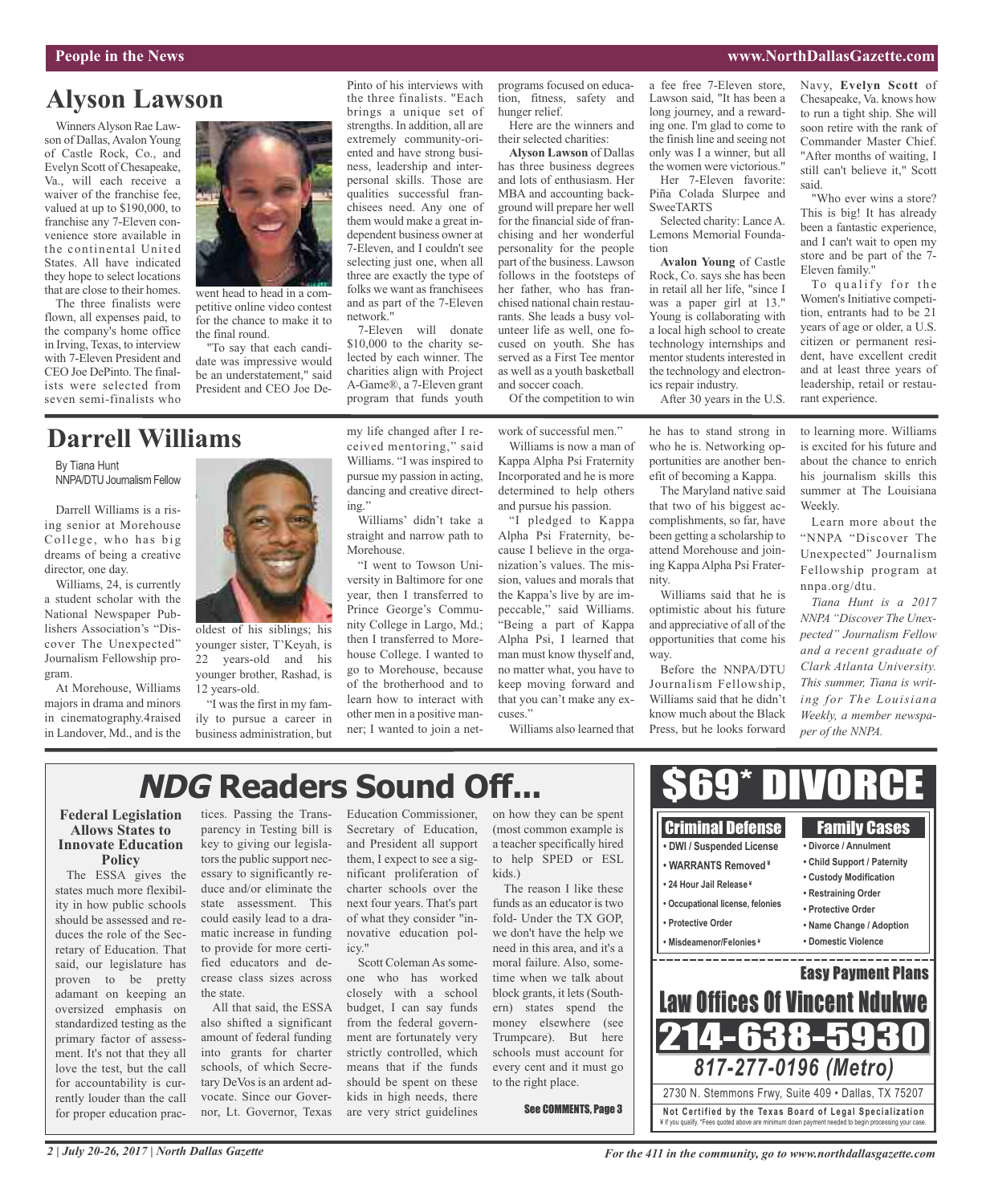#### **www.NorthDallasGazette.com Op-Ed**



## **To fight the HIV Epidemic, we need the Black Church**

By Dr. Marjorie Innocent

Black Churches are more than places of worship. They are the vibrant hearts of the African-American community that bring the Gospel into our lives, inspire faith, grace, love and mercy and foster a deep commitment to service. For centuries, Black Churches and faith leaders have been at the forefront of the struggle for civil rights, including voting rights and the right to a quality education. And we need the Black Church's leadership for another adversary: HIV.

Make no mistake: Our nation is facing an epidemic that is ravaging our community from coast to coast. Today, HIV affects African Americans more than any other racial or ethnic group in the country. While we represent just 12 percent of the population, we account for 41 percent of people living with HIV in the United States. This is truly unacceptable.

As part of The Black Church & HIV: The Social Justice Imperative initiative, the NAACP is asking churches across the nation to observe Day of Unity on Sunday, July 23 and preach from the pulpit about HIV as a social justice issue. African Americans must fully acknowledge the scope of this epidemic and recognize the hundreds of thousands of brothers and

### **COMMENTS,** continued from Page <sup>2</sup>

I have also seen the emphasis on accountability shift from primarily standardized testing to other factors that this article mentions. Definitely a plus and sorely needed.

This article didn't specify what 'innovative' approaches might be, but I think that's sort of the pointthey need to be tried. Our country has ample university-level research and it costs money and time to try those out in a real academic setting. And we should do so. I support federal money going to experimenting in schools the same way I sup-

sisters it has taken from us. In fact, we account for more than half of deaths attributed to HIV/AIDS according to the Centers for Disease Control and Prevention (CDC).

Like many who grew up in the Black Church, I look to my pastor for guidance in my faith and all paths of life. It is vital that faith leaders take the lead in this fight, committing to educate, engage and motivate their congregations to take positive action to end the HIV epidemic, especially in our communities.

Overall, about one in 20 African-American men and one in 48 African-American women will be diagnosed with HIV during their lifetimes; and 44 percent of all new HIV infections are among African Americans. This crisis is not just about public and community health: It's about social justice and institutionalized racism.

The numbers are deeply disturbing but not surprising. Such is the scale of the epidemic that nearly all African Americans have a friend, family member, colleague or acquaintance that is impacted by HIV. I am no exception.

That's why in 2011 the NAACP partnered with Gilead Sciences to create The Black Church & HIV initiative to develop a national network of African-American faith leaders who

port it going to experimental cancer research. Of course, it's all the same to me whether it goes to charters or ISDs in Texas because the rules and kids are the same; however, I would have an issue if they went to for-profit charters in other states, since a % of that money would go to investors, not children.

> *-- Michael Messer via Facebook*

I am still gathering data but I did have an interesting conversation with an educator who stated baldly this was sound policy for states

will address the disproportionate impact of HIV on Black Americans. The NAACP is committed to helping enlist faith leaders from around the country to break the stigma surrounding this disease, engage in meaningful conversation and education with their congregants, provide compassionate support and spiritual guidance to those living with HIV, and encourage Black Churches to take action through a social justice lens.

In 2013, we took an additional step to further the impact and reach of our efforts by making a Clinton Global Initiative (CGI) "Commitment to Action." By 2018, our goal is to conduct 45 faith leader trainings in the 30 cities most highly-impacted by HIV, obtain proactive resolutions from historically Black mainline denominations and integrate HIV as a social justice issue into required curricula in predominantly African-American theological seminaries.

Thus far, we've reached more than 1,500 pastors. But we need hundreds more before we can have the kind of transformative impact necessary to save us from continued, but avoidable, devastation and advance us closer to better health and true justice for our community.

As the NAACP gathers in Baltimore from July 22nd -

that paid to educate their youngest citizens but perhaps less so for the states that fail to fund property. Like Texas.

> *-- Elizabeth Mercer via Facebook*

#### **Ed Gray** *NDG* **Senior Columnist: Is NAACP still relevant?**

EXCELLENT!! Excellent article and excellent call to action! Great job!!! *-- Andrea Martin via Facebook*

GREAT ARTICLE ! IF WE WANT A ACTIVIST NAACP DALLAS , WE

26th for its 108th National Convention, the importance of joining us in the fight against HIV must be a message that participants will organize around in their own communities and churches.

As someone whose faith is central to her life, I ask our shepherds-our faith leaders-in the African-American community to grasp this unique opportunity to have a significant, positive impact in the fight against HIV. We must break the silence about the dangers of HIV and the scope of the epidemic, educate our communities about prevention and advocacy and stop the growth of this disease once and for all. With the commitment of our faith leaders, I believe this is a fight we can win.

*Dr. Marjorie Innocent serves as the Senior Director of Health Programs at the NAACP and is responsible for the management of the NAACP's policy and programmatic agenda to reduce health disparities and improve health outcomes for African Americans and other communities of color. For more information on health workshops and programs at our 108th National Convention, visit NAACPConvention.org Contact: Malik Russell, director of communications, mrussell@naacpnet.org, 410-580-5761 (office)*

MUST BECOME AC-TIVIST MEMBERS ! *-- Arthur Fleming*

*via Facebook*

### **Is Jay-Z's 4:44 racist?**

What Jay Z is trying to get our people to see is that until they learn the true value of money and how to create generational wealth in the eyes of some people in this country, you're still nigga. It's a positive message in the song.

*-- David Moss via Facebook*

**To share your opinion visit NorthDallasGazette.com**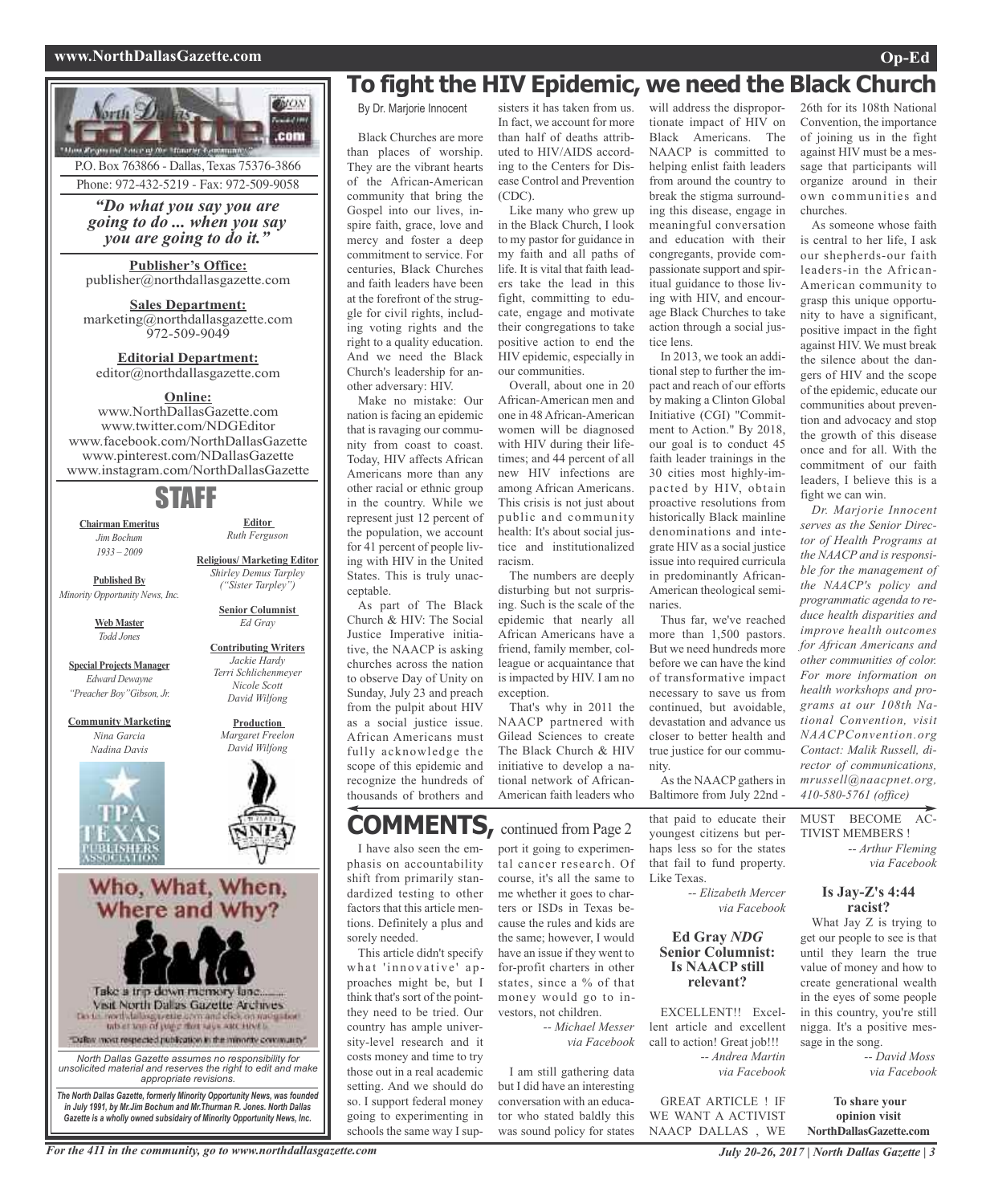# **Bowling Classic at Main Event Grapevine**

Dallas legend Tony Dorsett is hosting the inaugural ALS Celebrity Bowling Classic at Main Event Entertainment in Grapevine on Thursday, Aug. 24.

Dorsett will be joined at the event by former Dallas teammates Ed "Too Tall" Jones and Randy White, 2004 Olympic Champion Carly Patterson and others to be announced soon.

Main Event has teamed up with the ALS Association Texas Chapter and the Bowling Proprietors Association of America to host a fun night full of bowling, laser tag, games, food and drinks. PBA and PWBA pros Chris and Lynda Barnes will put on a trick-



shot exhibition and help the amateur participants pick up a strike or spare in return for additional donations to the charity.

"My family and I have always enjoyed going to Main Event, so I'm looking forward to being a part of this fun and important fundraiser for a great organization like the ALS Association," said Dorsett.

100 percent of the proceeds from ticket sales will be donated to the ALS Association, the only national not-for-profit organization completely dedicated to fighting ALS. The ALS Association and the Texas Chapter operate under a shared mission to discover treatments and a cure for ALS and to serve, advocate for, and empower people affected by ALS to live their lives to the fullest.

"We are extremely proud to host this ALS fundraiser at the newly remodeled center in Grapevine," said

See ALS, page 11

### **Registration deadline extended for State Fair of Texas Creative Arts Contests**

Registration for the Creative Arts contests is still available with a new deadline of July 28. Whether you're new to the Creative Arts world or consider yourself a veteran, the State Fair offers a wide variety of categories for ages starting as young as six.

Participants now have the option to register online through the Creative Arts page at BigTex.com.

With more than 1,100 categories in 12 different departments of pre-Fair contests, amateurs and professionals alike have endless opportunities to showcase their creative talents., Contest departments include Art; Ceramics; Designer-Craftsman; Dolls; Foods (canning); Hobby Collections; Holiday Corner; Needlepoint and Cross Stitch; Needlework and Sewing; Afghans, Rugs, Quilts, and Bedspreads; Photography; and Scale Models. You now have an extra

week to submit entry forms and fees online or by mail before the registration closes.

Contestants can send their entries via mail by July 28, or hand deliver items to the Creative Arts Building on August 11, 12, or 13 from 9 am to 5 pm.

Only one entry per person may be submitted within each category. In the weeks following, contestants will receive notification once the judging results are finalized. Entries that are awarded a ribbon will be on display during the 2017 State Fair of Texas, themed "Celebrating Texans."

### Introducing a new way to meet, work & play!

The Economic Empowerment Center is the perfect place for your next trade show, conference or private party!



. Monthly meetings ·Special events ·Trade shows



History parties. -Non-profit compaign kickoffs -Church services

8737 King George Dr., Dallas, TX 75235 Contact us at 214-540-6932 or leasing@transformanceusa.org www.transformanceusa.org/eec

ECONOMIC EMPOWERMENT **CENTER** 

## **Tony Dorsett to headline ALS Celebrity Beat the heat tips for seniors**

The summertime is a time offun and relaxation for most people. But for seniors, the heat and sun can be dangerous if the proper precautions aren't taken. Here are 5 summer health tips from Stephanie Hammonds of Executive Care that seniors can use to make sure they have a fun, safe summer.

• Drink Plenty of Fluids. Drink 6-8 glasses of water per day to stay hydrated. Try to reduce the amount of alcohol, soda, coffee and tea.They can quickly leave you dehydrated.

• Dress Appropriately. Wear light-colored and loosefitting clothes to help feel cooler and more comfortable. Use wide brimmed hats to keep the sun off of your face and neck, as well as sunglasses to protect your eyes from harmful UV rays and preserve your vision.

•Wear Sunscreen. Look for a sunscreen that blocks both UVAand UVB rays, and also has a sun protection factor (SPF) of 30 or higher.

• Air Conditioning. If you don't have central air or a

room air conditioner, spend part or most of your day at public places such as senior centers, movie theaters, libraries or shopping malls. If you are absolutely unable to leave the house, take a cool bath or shower to lower your body temperature.

• Know Who to Call. Prepare a list of emergency phone numbers and place them in an easy to access area. This way, the right people can be called to help quickly.



972-509-9058 Call: 972-432-5219 (Leave Message)

Email inquiries1909@gmail.com



# **EVERY ONE IS IMPORTANT.**

You can help keep your child healthy with regular checkups and vaccines. Every one is important. And they're free with Childrett's Medicaid.

Your child will also get other health benefits like free prescription drugs, dental care, eye exams, and glasses. Even rides to and from the doctor or dentist's office. Call today or visit our website to apply.





CHILDREN WITH MEDICAIN CAN GET FREE RIDES TO THE DOCTOR DR DENTIST'S OFFICE, CALL 1-877-MED-TRIP TO LEARN MORE.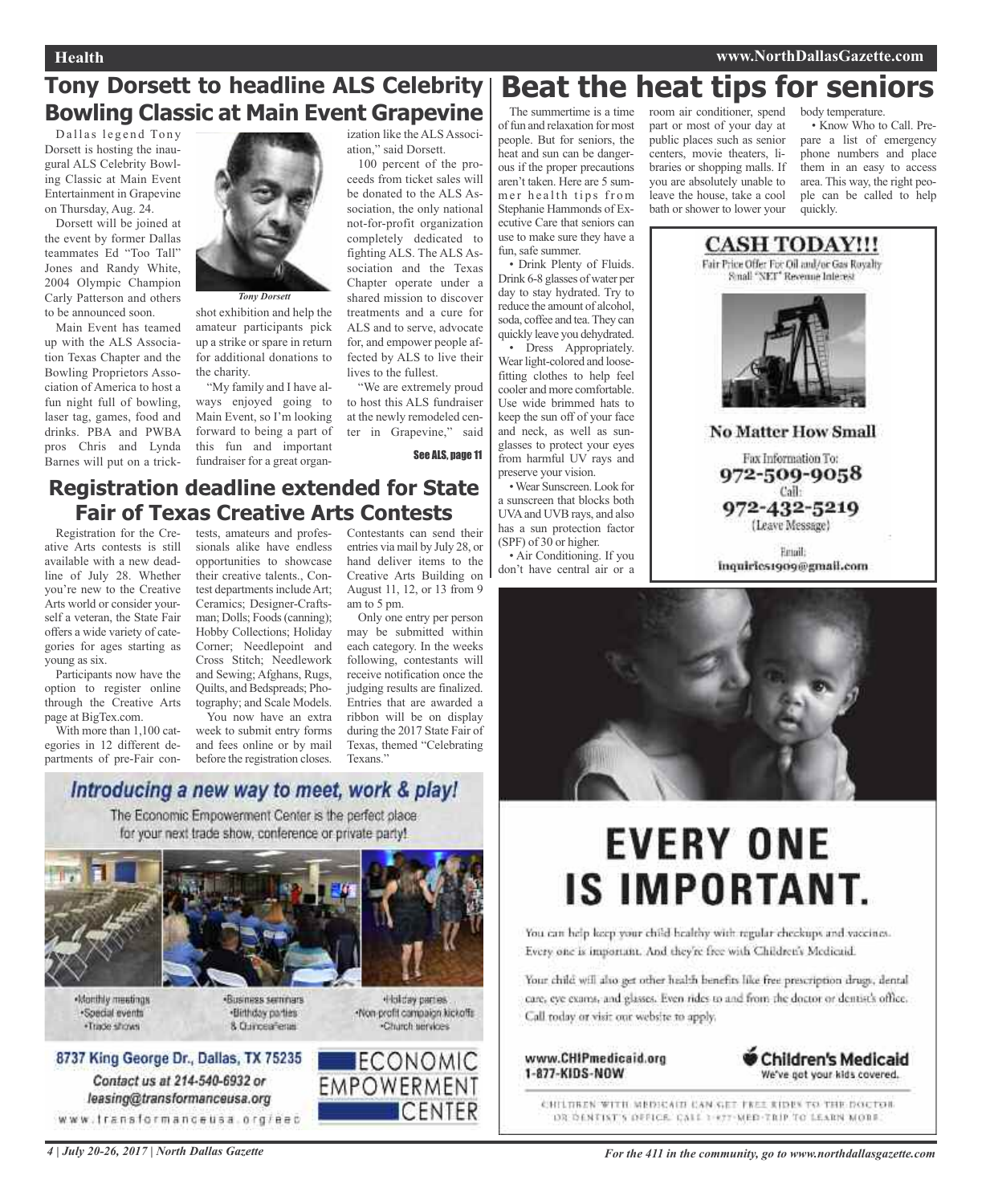### **DPD & DART Officer Memorial Little Free Libraries official opening reception to be held this weekend at Southside on Lamar**

buildingcommunity-WORKSHOP invites the public to the official opening reception of the DPD & DART Officer Memorial Little Free Libraries. The opening reception will be Saturday, July 22 from 3:30 p.m. to 5 p.m. at South Side on Lamar.

Over the last few months, five Little Free Libraries have been designed, built and installed across the City of Dallas to commemorate the five officers who lost their lives on July 7, 2016. This project has been an opportunity for a meaningful collaboration between buildingcommunityWORK-SHOP, the Dallas Police Department's Office of Community Affairs, a team of dedicated volunteer design-



ers, and library stewards - South Side on Lamar, El Centro College, N W Harllee Early Childhood Center, Our Saviour Episcopal Church, and Vickery Meadow Community Garden. To realize the libraries a group of six core volunteers offered their design services with help from dozens of other volunteer professionals and students. The design of the five libraries is composed of five shapes that were fabricated by hand in a variety of compositions in each location so that each library worked together but exhibited a sense of individuality.

Wisconsin resident Helen Stassen, whose late son Benjamin has been commemorated through a Little Free Library in their hometown, reached out after July 7 to initiate this endeavor and generously funded the design and construction of the five **libraries** 

"We are offering a small contribution to personal and community healing in the form of Little Free Libraries as memorials to the slain Dallas Officers. Since Benjamin's death our family has embraced the positive experience of being stewards of a Little Free Library, used by many people that is a memorial in Benjamin's name. This offers us an evolving and ever changing way to nurture and care for others in our community and to keep Benjamin's memory alive. May the families, friends and community of Officers receive some of these same benefits. We hope/pray those who see and use these libraries and hear this story be moved toward helping others and sharing in peaceful nonviolent ways."

Each library was designed with the officers in mind who are all individual but work as a unit. The unique geometric qualities of each is meant to represent this bond. Proudly painted blue and yellow all libraries display to fallen officers badge numbers, "Read in Peace" slogan and other memorial items more personal to the Stassen family that unite people affected by gun violence.

More info at littlefreelibrary.org.

## **Local cops to collect tips for SOTX at Texas Roadhouse July 27**

Police officers from around the Dallas-Fort Worth area will trade in their handcuffs for serving aprons at the annual Tip A Cop Night, a fundraiser for Special Olympics Texas (SOTX), being held at several Texas Roadhouse locations (listed below) on Thursday, July 27.

During the  $5$  p.m.  $-9$ p.m.dinner shift, officers will serve tables and collect tips, which will be turned in as donations to SOTX at the end of the dinner shift. All confirmed participating restaurants are subject to cancellation without notice. The public is urged to

dine at one of the several

Texas Roadhouse locations and 'Tip A Cop' for his/her dedicated effort to support SOTX athletes.

All tips will go toward providing SOTX programming for more than 12,600 athletes with intellectual disabilities in the Dallas-Fort Worth area.

This event operates under

the Law Enforcement Torch Run (LETR), which is SOTX's largest grass-roots fundraiser and public awareness vehicle. Through efforts like Tip A Cop Night, Texas LETR raised over \$1.4 million in 2016 to support more than 58,300 SOTX athletes across the state.

Contributions can be made via cash, check or credit card.

Participating Locations Include:

• Garland - 5012 N. President George Bush Hwy.

• McKinney - 3101 S. Central Expressway

• Mesquite - 1420 N. Peachtree Road

## **Texas lawmakers set to pass medical board extension bills**

Two bills to continue the operation of the boards that license doctors, counselors and other healthcare providers are a single vote away from passage, setting the stage for a broad expansion of the special session agenda. Governor GregAbbott has said that he will add 19 items to the call once the

argue the agreement damages the relationship between communities and police and encourages police departments to participate in racial profiling. Many would agree with this claim. According to Carrollton Police spokesperson Jolene DeVito, police calls for service dropped to record lows after the agreement

**ICE,** continued from Page <sup>1</sup>

Senate passes these necessary bills, and the Senate is poised to grant final passage just after midnight Thursday morning.

All Texas state agencies are subject to the Sunset process, a periodic review by a commission made up of Senators and State Representatives that look at ways

was publicized — but only from the precinct known for having a large immigrant population. Even Carrollton Police Department's annual racial-profiling reports establish a clear pattern of

The ACLU has urged Carrollton to end the agreement, noting "Carrollton sits in a region that has a history to improve and streamline these organizations.

These recommendations are rolled into what are called Sunset bills, which also contain language to extend the operation of the agency until its next review, typically 12 years later. If an agency's Sunset bill doesn't pass, it automatically be-

of hostility towards the immigrant community ... Historically, Carrollton's mayor, city council members, and state representative have supported anti-immigrant measures locally and at the state legislature ... The Hispanic community continues to be underrepresented in various aspects of local government, including in the police force – where only 10 percent of the police

gins the process of dissolving on the first day of September following the session.

That's what happened to the bills continuing the Texas Medical Board, the Texas State Board of Examiners of Psychologists, the Texas State Board of Examiners of Marriage and Fam-

force is part of a minority group, in comparison to 56 percent of the total commu-

If Carrollton had responsive leadership, the agreement would be put up to vote by the mayor and voted out by the council. Mayor Kevin Falconer, however, has refused to follow through with his campaign promise and has not put the 287(g) up to a council vote.

nity."

ily Therapists, the Texas State Board of Examiners of Professional Counselors, and the Texas State Board of

Social Worker Examiners. "Nearly 200 thousand Texas jobs are directly affected by these licensing agencies," said Plano Sena-

### See BILLS, Page 12

He has not even placed the agreement on the agenda for discussion. This is a continuation of the city's lengthy history of ignoring its minority constituents concerns. Next week, we will look at the recent Carrollton City Council meeting which featured a spirited debate on the city's 287(g) agreement. *Nolan Adams is the Founder of Carrollton Citizens' Movement*

### **Community Local nonprofits invited to apply for NTCGF grant**

The North Texas Community Giving Foundation (NTCGF) and the Tug McGraw Foundation presented the Texas Big Star Half Marathon & 5K at Collin College Preston Ridge Campus, in Frisco earlier in April. Over 2,000 runners participated in this 2nd annual event raising more than \$60,000. Area charitable groups are encouraged to not miss out on a chance to benefit from proceeds gained from Frisco's first and only endurance event. The NTCGF grant application deadline is July 31, 2017.

The 2017 Texas Big Star Half Marathon & 5K was honored to have more than 30 race participants from Powered to Move, an organization promoting physical fitness among persons with disabilities. One of these participants was a young man with cerebral palsy who participated and proudly crossed the finish line. Now the organization believes it is time to help those who help others meet their goals.

"Charities should take the opportunity to apply for these grants because our sponsors, committee members, volunteers and runners gave of their time and money to ensure another successful and profitable race," Texas Big Star Half Marathon & 5K Race Director Paul Simon said. "The countless hours of work, training and miles logged were done to benefit our local charities and strengthen our community."

Specific criteria and the application for a grant is available on the NTCGF website. The deadline to apply is July 31 at 5 p.m.

racial profiling.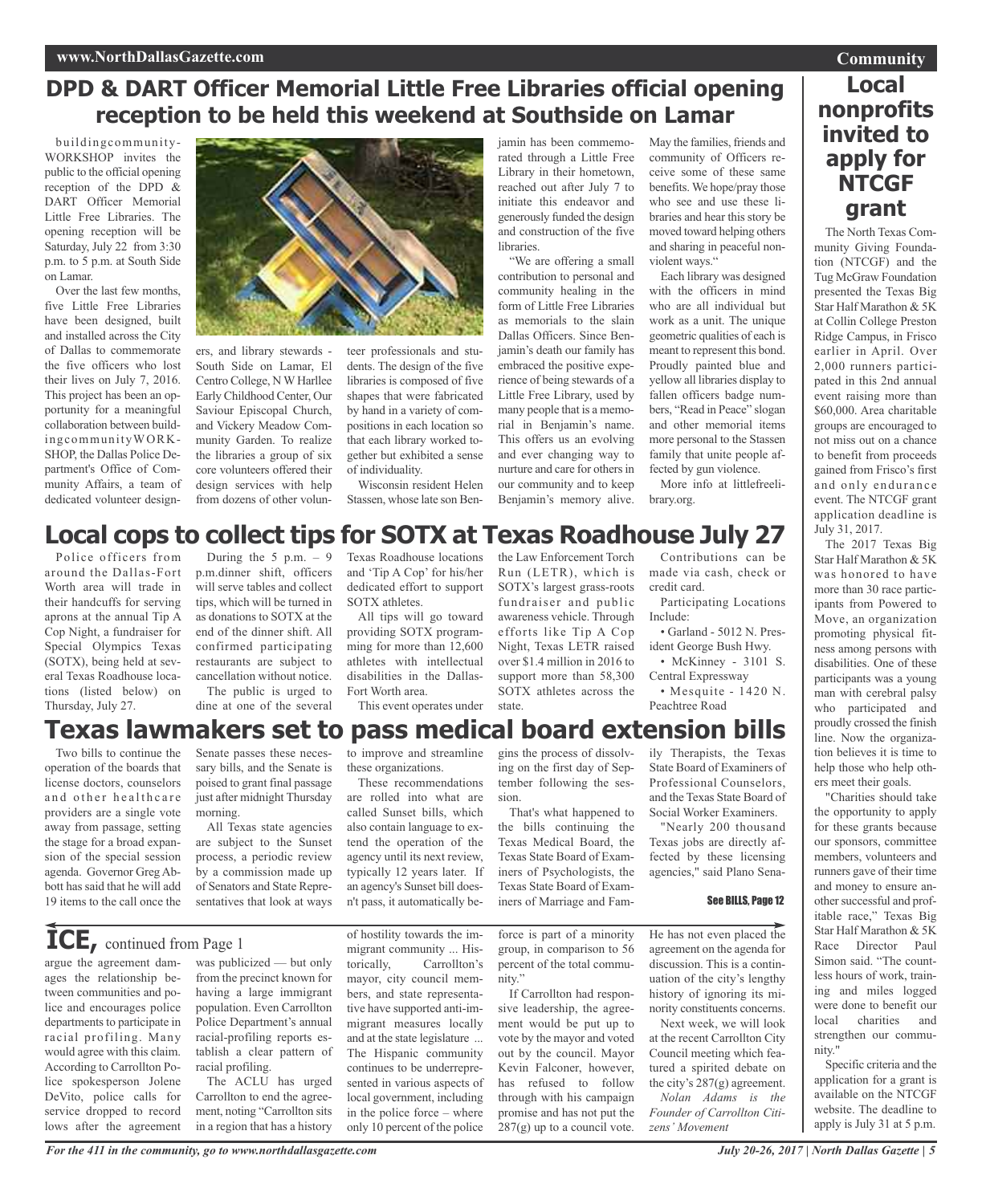# **SMU and Lift team named semifinalists for adult literacy prize**

The SMU and Literacy Instruction for Texas (LIFT) team was named one of eight semifinalists advancing in the \$7 million Barbara Bush Foundation Adult Literacy XPRIZE presented by Dollar General Literacy Foundation. The XPRIZE is a global competition that challenges teams to develop mobile applications de-

signed to increase literacy skills in adult learners.

SMU's Simmons School of Education and Human Development and Guildhall graduate video game development program are working with LIFT to design an engaging, puzzle-solving smartphone game app to help adults develop literacy skills. The SMU and LIFT

team, PeopleForWords, is one of 109 teams who entered the competition in 2016.

Drawing upon the education experts at SMU's Simmons School, game developers at Guildhall and adult literacy experts at LIFT, the team developed "Codex: Lost Words of Atlantis. " In the game, players become

thropic commitment to public education in Texas and includes 20 full scholarships of \$8,000, annually, for students of UNT Dallas' Emerging Teacher Institute. "Being selected as one of just 10 universities in Texas to be honored by Charles Butt and Raise Your Hand Texas is really a historic milestone for our young university, as we work to fulfill our mission to empower students, transform

archeologists hunting for relics from the imagined once-great civilization of Atlantis. By deciphering the forgotten language of Atlantis, players develop and strengthen their own reading skills. The game targets English- and Spanish-speaking adults.

Students at LIFT, a North Texas nonprofit adult literacy provider, have tested and provided key insights for the game during its development. According to LIFT, one in five adults in North Texas cannot read, a key factor in poverty. Dallas has the fourth highest concentration of poverty in the nation, with a 41 percent increase from 2000 to 2014.

Testing of the eight semi-

**UNT Dallas awarded 20 scholarships for teacher training by**

finalists' literacy software begins in mid-July with 12,000 adults who read English at a third grade level or lower. Selection of up to five finalists will depend on results of post-game testing to evaluate literacy gains among test subjects. Finalists will be named in May of 2018 and the winner will be named in 2019.



### **Master P's celebrity game raises money for scholarships**

New Orleans, LA (Black-News.com) -- Percy Miller's annual charity basketball game at Xavier University of Louisiana was more than just hoops; It was basketball with a purpose. Ten scholarships were donated to the innercity kids in the New Orleans community.

The stars came out and played for a great cause in the midst of a packed arena. The super girl group, June's Diary, sung the national anthem, and the halftime show was performed by R&B superstar Cymphonique and Southern Band.

The 3-point contest and dunk competition got fans out of their seats as Team NOLA won the championship and Romeo dedicated the MVP trophy to 7-year old Dequante Hobbs Jr. This day was all about peace, helping and preparing the next generation. It was a family fun entertaining event filled with excitement, peace and hope.

**Raise Your Hand Texas and H-E-B Chairman/CEO Charles Butt** The University of North Texas at Dallas is one of 10 universities in Texas to be honored with an award from the Raise Your Hand Texas Foundation as part of a \$50 million Raising Texas Teachers program that is designed to elevate the teaching profession. The investment is part of H-E-B Chairman and CEO Charles Butt's continued philanlives and strengthen communities," said UNT Dallas President Bob Mong. "UNT Dallas will be awarded 20 full scholarships over the next four years to support two cycles of transfer students heading into the teacher preparation program of our Emerging Teacher Institute. Thank you to the Butt family and HEB for their support of

education in Texas."

Each teaching fellow from UNT Dallas will receive \$8,000 per year as part of the Charles Butt Scholarship for Aspiring Teachers, as well as ongoing training and development opportunities, mentorship from sitting public school educators, and involvement in a statewide aspiring teachers network facilitated by Raise Your Hand. The program will expand over time to include leadership development opportunities for Texas's top high school students interested in a career in education. Partner universities will also receive technical assistance support to improve the quality of teacher preparation in Texas.

"Research consistently shows that the strength of the teacher makes the biggest difference in influencing a student's success," said Charles Butt. "To improve academic achievement, it is critical that Texas elevate the status of the teaching profession, strengthen the existing pool of aspiring teachers, and inspire our most talented high school graduates to consider a career in teaching."

UNT Dallas' innovative school of education is known as the Emerging

Teacher Institute (ETI). ETI is dedicated to preparing and equipping teachers and school leaders with uncommon learning experiences to become change-makers in their communities and transform the lives of young people and their families.

ETI equips its students with the teaching and leadership competencies they need to be effective educators and provides substantial real-world practice opportunities to ensure they are ready to create uncommon achievement for students. In addition, ETI focuses on developing the social and emotional learning skills of its students so they have the capacity to remain resilient in the face of adversity as they work in

See UNT, Page 8



DALLAS COUNTY COMMUNITY COLLEGE DISTRICT

Main Street . Dallas, TX 75202 . 214-860-2000

*6 | July 20-26, 2017 | North Dallas Gazette*

*For the 411 in the community, go to www.northdallasgazette.com*

elcentrocollege.edu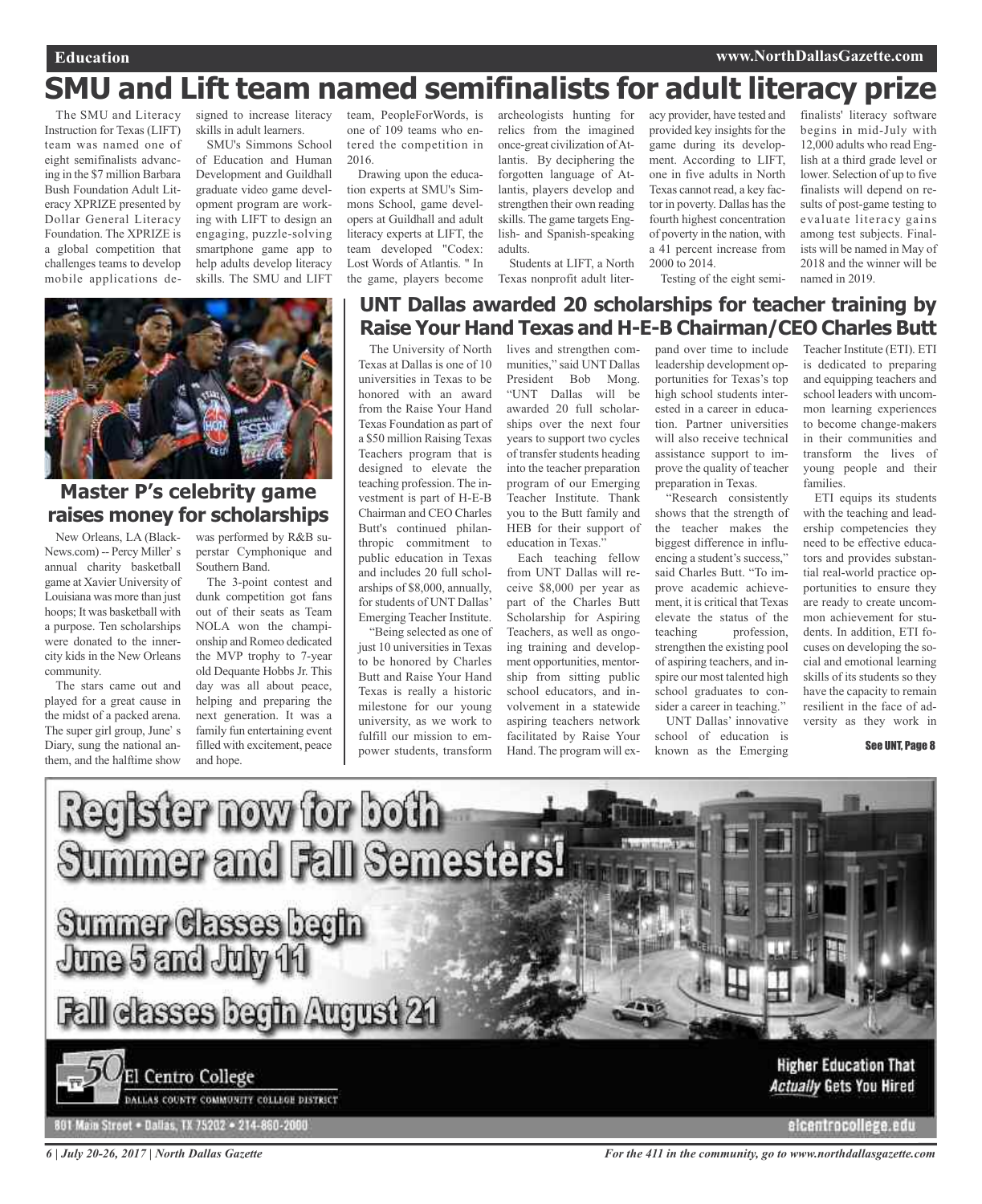### **www.NorthDallasGazette.com NorthDallasGazette.com North Dallas: Carrollton** / **Irving** / **Plano**

### **The friendliest book and music sale in Plano**

Feed your book-reading and music-loving fantasies at the 34th annual Friends of the Plano Public Library Book Sale from Friday, Aug. 4 through Sunday, Aug. 6 at Plano Event Center, 2000 E. Spring Creek Parkway. A team of volunteers has carefully sorted nearly 100,000 hardbacks, paperbacks, DVDs, CDs and records at prices ranging from 25¢ to \$2.

Friday's sale runs 6 to 10 p.m. with an admission fee of \$5 for individuals and \$10 for families. Members of the Friends of the Plano Public Library enjoy free, early admission at 5 p.m. on Friday, as well as a 10 percent discount on all purchases any day of the Book



Sale. Become a member online at friendsofplanolibrary.org or at the sale.

Admission is FREE Saturday and Sunday. Saturday hours are 10 a.m. to 6 p.m. and Sunday hours are 11 a.m. to 3 p.m. An extra Sunday incentive includes special pricing for all merchandise at \$10 for a bag of

books (and the Friends supply the bags)!

Net proceeds from the Book Sale benefit the Plano Public Library. You get great books and music at a bargain while helping the library provide new technology, resources and programs for everyone to enjoy.

### **Carrollton Fire Rescue encourages pool safety as summer fun continues**

From 2005-2014, there was an annual average of 3,536 fatal unintentional drownings (non-boating related) in the United States – approximately 10 deaths per day. About one in five people who die from drowning are children 14 years and younger. For every child who dies from drowning, another five receive emergency care for nonfatal submersion injuries.

Carrollton Fire Rescue encourages parents to watch young children while in the bath and to designate a responsible adult to supervise their kids when swimming or playing in or around water. Water watchers for preschoolers should provide



"touch supervision" – being close enough to reach the child at all times. Because drowning occurs quickly and quietly, adults should not be involved in any other distracting activities such as reading, being on the phone, or mowing the lawn while supervising children, even if lifeguards are present.

Formal swimming lessons can protect young chil-

**PRODUCED TRANSPORT 72 AND STRANGE** 

dren from drowning. However, even with lessons, constant, careful supervision when children are in the water, and barriers, such as pool fencing to prevent unsupervised access, are still important. Parents and caregivers are also encouraged to take CPR training, learn how to swim, and visit cityofcarrollton.com/poolsafety for more information.



\*Zijn talende Vest \*\*Kot at toers meth to het fiedt treatre. Si motte, at 50.00 as norst as 10000 histop maches of<br>door dernest Taak Asia Code codes testen of 30 or nevel while, of tasy printerip. It days mot to or 30 days from the senior Mark Tw 3234 (2013)



2017 MUSTANS\*\*



**2017 EXPLORER** 



# For latest DFW news and contests LIKE the North Dallas Gazette on Facebook Facebook.com/NorthDallasGazette

For the 411 in the community, go to www.northdallasgazette.com July 20-26, 2017 | North Dallas Gazette | 7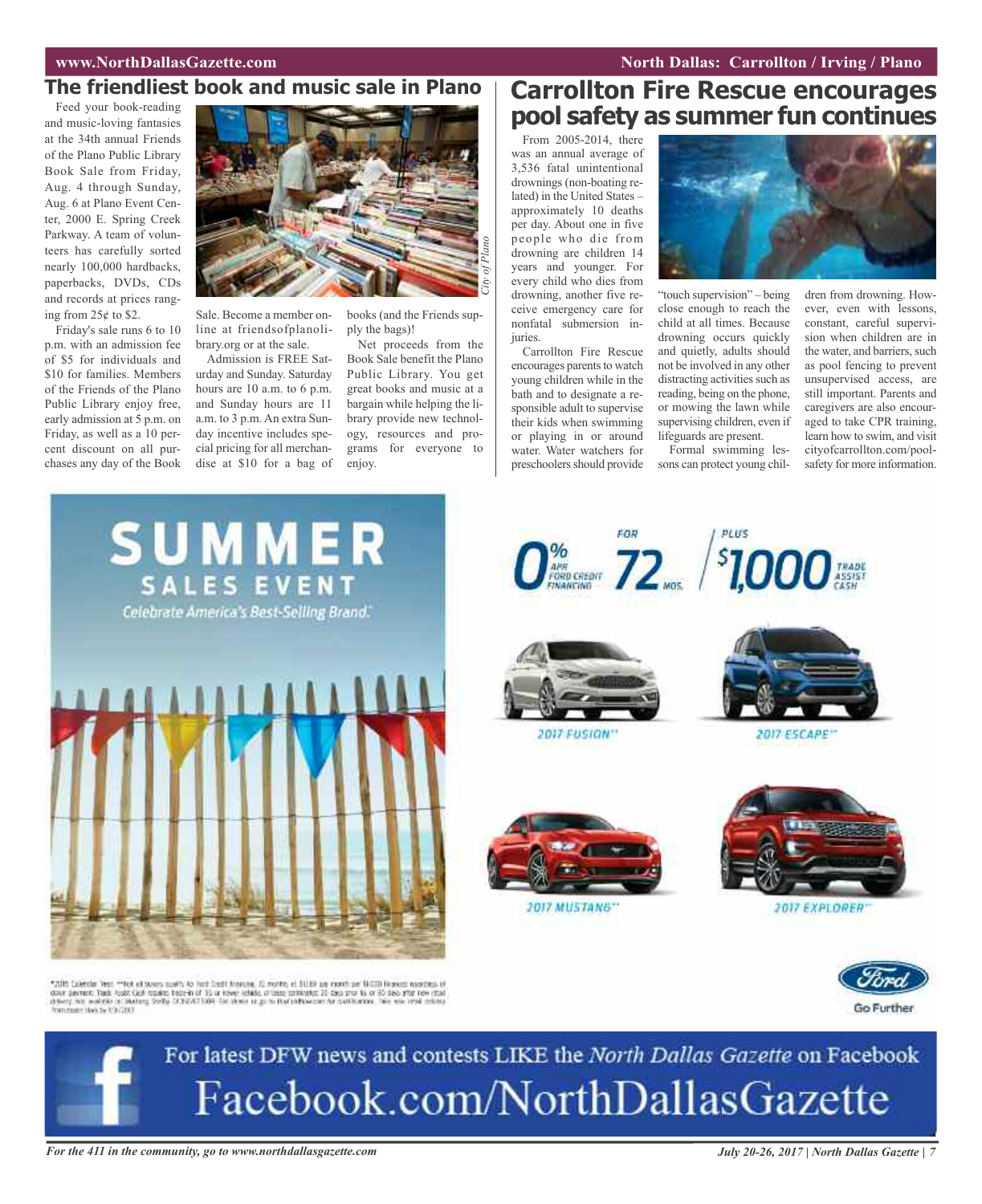### **City Briefs**

### **GARLAND Submit requests for service through Garland eAssist**

Whether it's a pothole, tall grass or broken trash cart, Garland eAssist is an easy way to submit City service requests. The online platform is accessible from GarlandTX.gov and from a downloadable app. Once a service request is entered or an issue is reported, the user can track the progress on an interactive map or choose to receive a notification. Users also can see nearby requests in progress. Check it out!

#### *Hello, Dolly!* **Begins July 21**

Garland Summer Musicals presents this Tony Award-winning hit bursting with humor, romance, a full orchestra and some of the greatest songs in musical theater history. Performances will take place throughout July at the Granville Arts Center, 300 N. Fifth St. Purchase tickets at GarlandArtsBoxOffice.com, by calling 972-205-2790 or in-person at the Granville Arts Center Box Office.

### **McKINNEY Fair Housing meeting**

The City of McKinney and the McKinney Housing Authority invite the public to attend a hearing for the North Texas Regional Housing Assessment as community leaders examine challenges related to housing, employment, transportation and accessibility in the city. The hearing will be held at 7 p.m. July 25 in

the North Gym of Old Settler's Recreation Center, 1201 E. Louisiana St., and offer an opportunity for citizens to provide input during the development process of the Fair Housing Assessment.



### **RICHARDSON Gospel tour nets \$15k for Ronald McDonald House**

The Black McDonald's Owners of Greater North Texas celebrated the longest-running brand owner gospel tour, the Mc-Donald's Inspiration Celebration Gospel Tour coming to Dallas.

This year, the Inspiration Celebration Gospel Tour partnered with TD Jakes' MegaFest and featured gospel singer, pastor and choir director Hezekiah Walker, returning music director and songwriter Donald Lawrence, pastor and singer Bishop Paul S. Morton, gospel crooner Brian Courtney Wilson, songbird Anita Wilson, singer Jekalyn Carr, quartet voice Paul Porter. The proceeds go toward supporting the Ronald McDonald House Charities.

Roughly 5,500 guests attended the free concert and \$15,316.58 was raised for Ronald McDonald House Charities of Greater North Texas.

## **Dallas selects first female police chief**

City Manager T.C. Broadnax announced U. Renee Hall will become the first female police chief in the City's history. Hall is Deputy Chief of the Detroit Police Department where she directed the city's Neighborhood Policing Bureau.

"I am honored to be chosen to lead the Dallas Police Department at this critical time in its history," said Chief Hall. "I look forward to building on the successes of the past, preserving community trust and ensuring the safety of our officers and the entire Dallas community."

More than 55 community and business leaders participated in panel interviews of the top seven candidates, a process Broadnax described as diverse, inclusive and participatory.

"Chief Hall is a proven leader with a stellar background and a passion for public service," Broadnax said. "These are qualities I



believe are critical as we tackle crime to make our city safer while addressing organizational and policy issues within the department"

Detroit Police Chief James Craig was very proud to see one of his own become a trailblazer in the police community.

"This is a great day for so many reasons represent the city of Detroit. This makes her the first exectuive, first command officer to leave this department and take on not just police chief job in another city, we are talking about a

major city."

"Every resident in the city of Dallas will fill the love and the respect will know that community engagement is paramount. Crime reduction is on the horizon, it's coming. We are going to be a great place to live, work and play," Chief Hall shared during a press conference from Detroit.

Hall has a bachelor's degree in criminal justice from Grambling State University and Master's degrees in Security Administration and Intelligence Analysis from the University of Detroit Mercy. A graduate of the FBI National Academy, she also completed the Police Executive Leadership Institute and is a member of the International Association of Chiefs of Police.

As Deputy Chief in Detroit, Chief Hall developed and implemented comprehensive community policing and mentor programs, forged partnerships and established trust within minority communities while also building strong relationships between officers of all ranks and community stakeholders. Under her leadership, the City of Detroit experienced a 40 year low in homicides and double-digit reductions in violent crime for three consecutive years.

Her responsibilities also included oversight of police services for six precincts and 720 sworn and non-sworn personnel.

Hall is expected to begin her duties as Police Chief on Sept. 5.



## **UNT,** continued from Page <sup>6</sup>

schools and provide the students they serve with similar skills.

According to the 2013 Global Teacher Status Index, the world's highest performing students live in countries where teachers are well-qualified, well-trained and enjoy widespread respect in society. "No education system can be better than its teachers," the report concluded. "Recruiting the brightest and best into teaching is a critical imperative in all nations, whatever their wealth or poverty."

UNT Dallas and other partners were selected through a competitive RFP process based on their capacity and commitment to deliver competency-based clinical preparation and their willingness to establish strong collaborative relationships with districts where graduates teach. For more about the initiative and RFP process, visit: Raising-TexasTeachers.org.

*For the 411 in the community, go to www.northdallasgazette.com*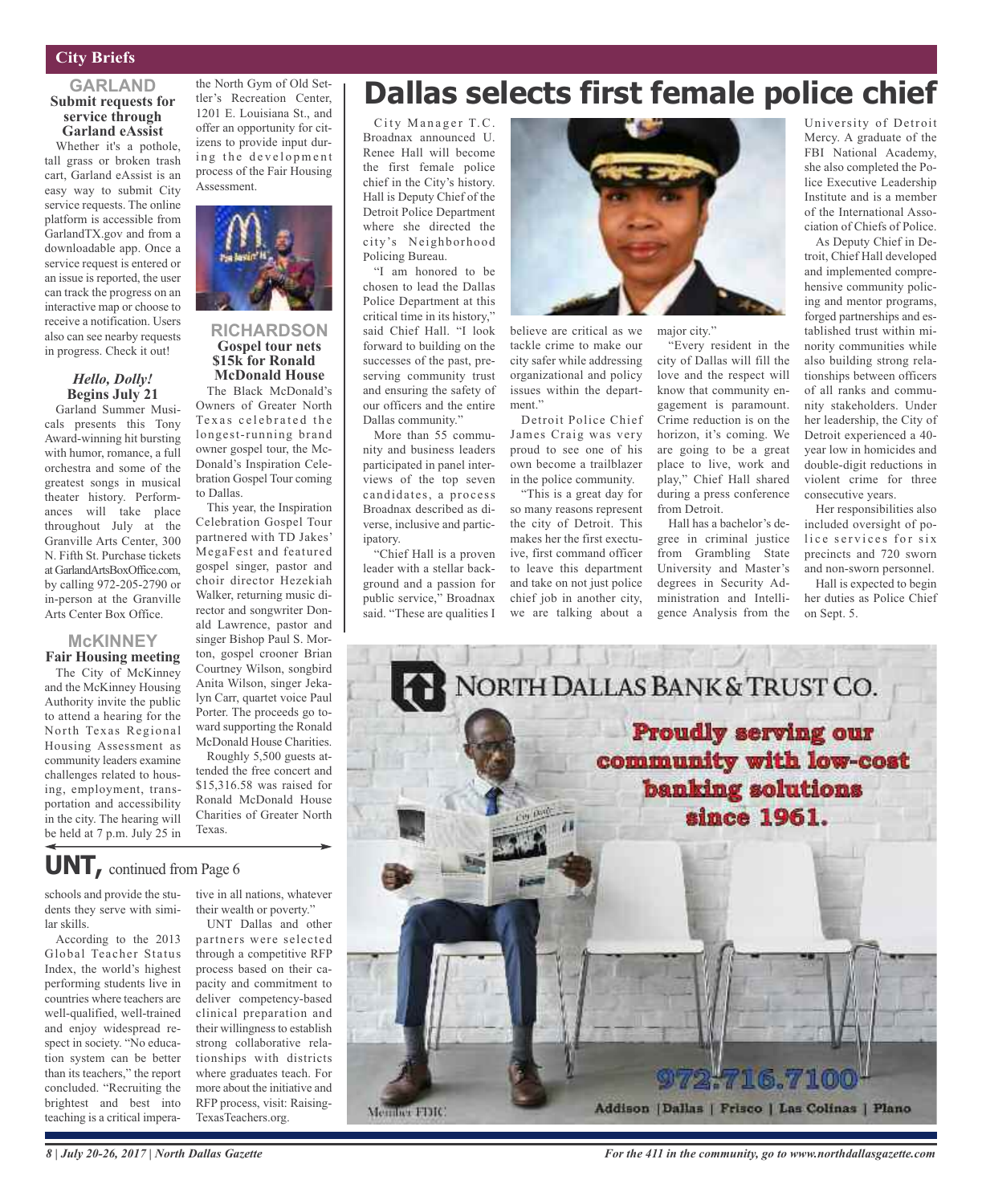## **Dallas rapper ready to take music to next level**

Dallas' newest rap star Sacci Racci is set to shine on the music game with his new mixtape "Versacci". The 12-track project features Memphis', Money Bag Yo on "Feelings Hurt" and Miami's Baby Soulja on "Sneaky B\*tch". Other bangers include "Trap Party", "Ballerina","7:30", "Do My Thang" and "Looking for a Plug."

There's more that meets the eye when it comes to Sacci Racci. The young entertainer, born Ronald Walker Jr. is admittedly a product of Dallas's Southside streets. He credits strong influences from his dad who was a known hustler and his mom who urged him to add a formal education to his arsenal of street

New York, NY (Black-News.com) -- On Monday, July 17 award-winning podcast network Gimlet Media expanded with the debut of its first weekly series focused on Black culture, *THE NOD*. Hosted by Brittany Luse (For Colored Nerds,



*"Ehhhthang Sacci" Photo by Jonathan Olivo (Magnitude)*

knowledge. In spite of legal He played piano and drums troubles and typical growing pains of many inner-city youth, he earned a degree in electrical engineering from Texas Southern University in only 3 years.

Throughout it all Sacci always held a profound interest in music and was exposed to it at an early age.

Sampler) and Eric Eddings (For Colored Nerds, Mogul), THE NOD skillfully celebrates Black culture through story-driven content and entertainingly smart analysis. Weekly episodes explore the stories behind major cultural moments, shine a light

and took music writing lessons from his cousin. With natural skill, talent and a knack for entertaining and writing, he developed his craft and initially took on the rap artist name "Ralo Da Don."

See RAPPER, Page 12

# **Beehive – The 60's Musical coming to Jubilee Theatre**

A far-out, toe-tapping, head-shakin' musical event! From early 60's hits by Lesley Gore to the late 60's hits by Janis Joplin, and every female rocker in between!

Groove to the music of The Shirelles, The S u p r e m e s , A r e t h a Franklin, Tina Turner and more - featuring such iconic tunes as My Boyfriend's Back, One Fine Day, Downtown, Proud Mary, Make Your Own Kind Of Music, The Beat Goes On, Society's Child and Piece of My Heart, Beehive – The 60's Musical will have you dancing in your seats. Bargain Priced \$23 Pre-

view Performances run

July 28 – August 3. Open-urday at 8:00 p.m. Matiing Night is Friday, August 4, and performances continue through August 27, 2017 (\$29 - \$33). Evening performances are Thursday, Friday, and Sat-

nee performances are Saturday and Sunday at 3:00 p.m.

Tickets may be purchased online at jubileetheatre.org.





**Enter to Win! Ticket Giveaway**

*NDG Entertainment Ticket Giveaway!!! Follow North Dallas Gazette on Facebook, Twitter and Instagram to keep up on all the latest!!!*

800-745-3000 | LIVENATION.COM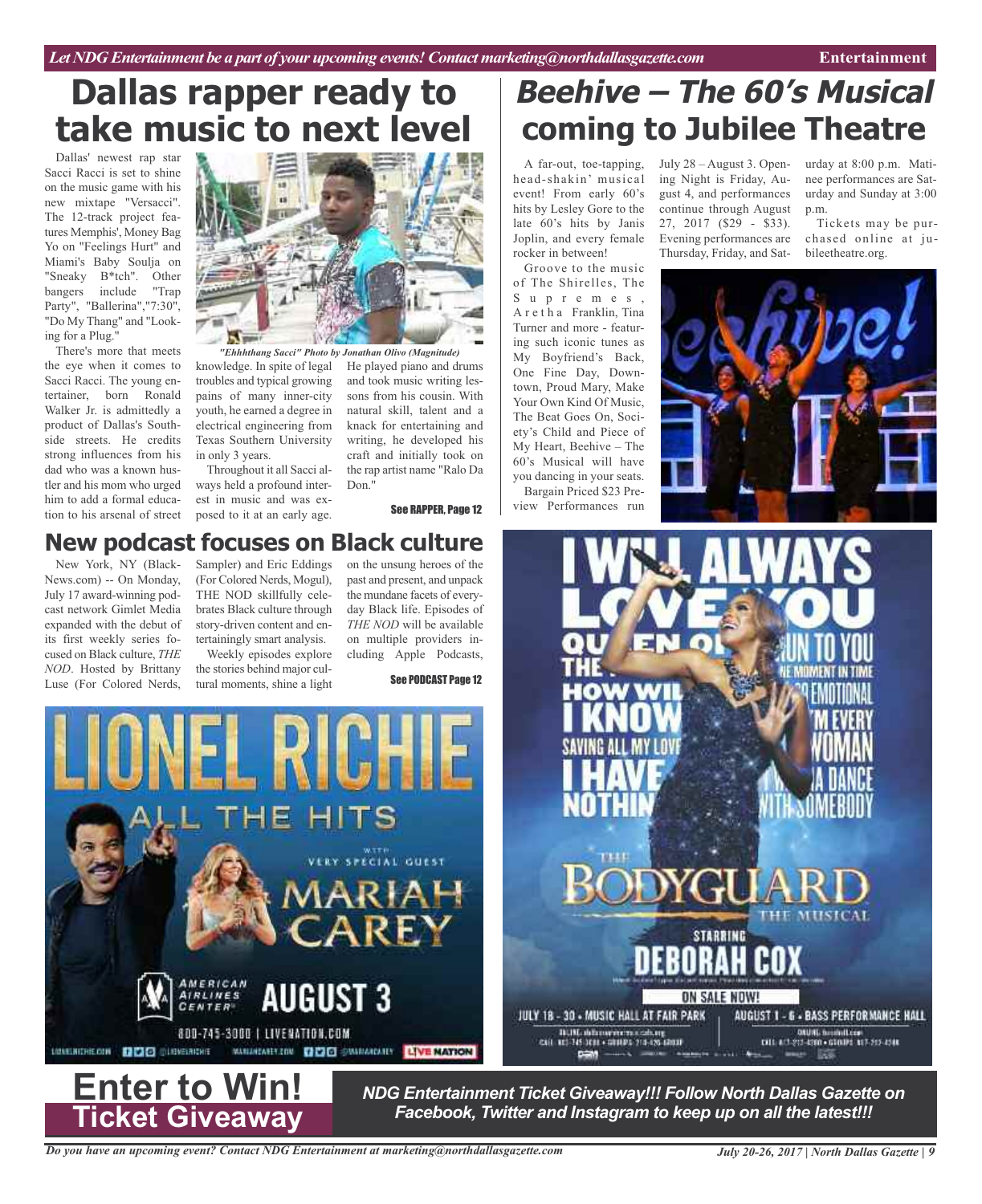**Car Review Entertainment Too!** *Let NDG Entertainment be a part of your upcoming events!Contactmarketing@northdallasgazette.com*

## **NDG Book Review: Making Midcentury Modern Three things to do**

By Terri Schlichenmeyer

You'll never forget the feeling of key in hand.

Imagine – you. A homeowner, finally, after saving, planning, and a ceiling-high pile of paperwork. Starting today, you can go home (home!), shut the door, and know that it's all yours. So how do you reflect your style in this home you love? Begin with "Making Midcentury Modern" by Christopher Kennedy.

When he was a young lad, Kennedy's parents taught him the proper ways to a well-mannered life: his mother made him write thank-you notes, and she taught him how to "make a good first impression," while his father advised him to "live each day to the fullest." Those lessons were learned in "simpler, more gracious times."

Kennedy insists it's not nostalgia that makes him love interior design from that period. Instead, he just likes the trend, and he doesn't see it "slowing



down any time soon." In this book, he shows how you can include Midcentury Modern into your home, even if it was built last month.

You can start in the entrance.

Those first impressions matter when it comes to a home, says Kennedy. Paint your front door in a Midcentury Modern color to welcome guests warmly.

On the topic of colors, Midcentury Modern isn't shy. Orange is the "caffeine of the color wheel," and it really pops. Think pink (Mamie Eisenhower's favorite color), turquoise, white, red, or any shade of blue. Don't just color walls, though; be bold with furniture, rugs, and accessories. Pillows in out-there colors are inexpensive ways to dip your toe into the design.

Know the "secret to a beautiful and easy-to-make bed" – and for guest rooms, consider twin beds. Go ahead and mix metals, bring childhood treasures out for display, and recall Mom's kitchen or bathroom for ideas. Take your indoors, outdoors, weather permitting. Pare down; Midcentury Modern isn't cluttered (so on that note, hide your TV). And finally, have fun.

"Above all," Kennedy says, "never take your home… too seriously."

Sometimes, it's easy to feel indecision or paralysis, when it comes to décor. What if you make a mistake?

What if you have "Making Midcentury Modern"?

With 100 easy-to-use (and surprisingly budget-friendly) tips, author Christopher

Kennedy gives readers the inspirational boost they need to make a home dazzle. You'll see how simple color will transform a house's entire look, and where cherished possessions can become unusual displays. Kennedy fully admits that many of his favorite pieces were discovered online or at thrift stores, an idea that's somehow very delicious. And pillows? Pile 'em on!

The one criticism I have with this book isn't with the information  $-$  it's with getting that information: the font color against color can be very difficult to read. White print on a yellow background, for example, is nearly hidden.

It's a design flaw in a design book. Go figure.

That's not insurmountable, though: there are photos enough to make this coffeetable book a can't-miss full of fun. If you need your house to feel groovier no matter when it was constructed, "Making Midcentury Modern" may be key.

# **in Dallas this week** Looking for some-

thing to do this weekend in the Dallas area? Here are five events to add to your entertainment calendar for the weekend.

**Africa Day Festival at the Dallas Arboretum** Saturday & Sunday, July 22-23, 10-11 a.m. and 1-2 p.m. (Pecan

Join the curator of ZimSculpt and the artists in residence to hear how they celebrate Africa Day, similar in nature to our Independence Day,

*Bandan Koro – African Drum and Dance Ensemble* July 22 10 a.m. and July 23 at 11 a.m. (Martin Rutchik Concert

Grove)

in Zimbabwe.

Stage)

Move to the beat of African drum and dance ensemble, Bandan Koro, performing on the Martin Rutchik Concert Stage and Lawn.

#### *Kupira Marimba*

Saturday, July 22, 12 p.m. (Martin Rutchik Concert Stage)

Listening to Kupira Marimba, best known for their lively, familyfriendly performances, has been known to cause an uncontrollable urge to dance. They will have guests happily swaying as they stroll the garden or stop by the concert state to sit and relax.

All these events are free with paid general admission.

See THREE, Page 12

# **Top spots for Texas glamping**

By Carla Meadows *NDG* Special Contributor

Although I've always been a nature lover with a penchant for roughing it in the Great Outdoors, sometimes my family cringes at the idea of going completely primitive. For them, that means absolutely no sleeping on the ground or eating food that can only be cooked on an open fire. But this summer I finally found a way to temp my family to get back to nature – only with a twist. I turned camping into "glamping." (That's "glamorous camping" for all y'all city folk).

Glamping makes enjoying nature much more accessible



Step *up* your *treehouse* game *this summer during your next luxury*  $va-$  logues. *cation in Texas! (Image: Carla Meadows)*

lenge to find just the right location. That's why Glamping Hub is the ultimate source for all things glamping. It opens the door to a new world of luxury outdoor accommodations that's just a mouse click away. This innovative third-party booking website features more than 500 listings and lets you plan a luxury camping trip anywhere across the country or around the world.

#### **Pack your bags for Glamping Texas Style!**

GlampingHub also opened my eyes to the glamping opportunities right in my own backyard here in the Lone Star State. Texas offers all

but sometimes it's a chal-sorts of glamping accommodations from barns and cabins, to treehouses and caves. While each of them is charming and distinct in its own way, you can count on unique structures and an incomparable access to nature.

> Since Texas has an array of diverse landscapes including forests, canyons and beaches, you'll find many of these glamping styles all across the state that makes perfect destinations for a summer getaway. GlampingHub also provides a Texas gateway portal that will take you it's glamping destinations within the state to help make vacation planning easy.

> Thanks to GlampingHub, my family and I discovered adventurous treehouse glamping at Cypress Valley Canopy Tours in the Texas Hill Country, and tranquil eco-glamping at Living Waters on Lake Travis. Both destinations offered amazing opportunities to reconnect with nature while enjoying luxury accommodations.

To read more about glamping throughout Texas visit Mommy's Minivan Mono-



*Do you have an upcoming event? Contact NDG Entertainment at marketing@northdallasgazette.com*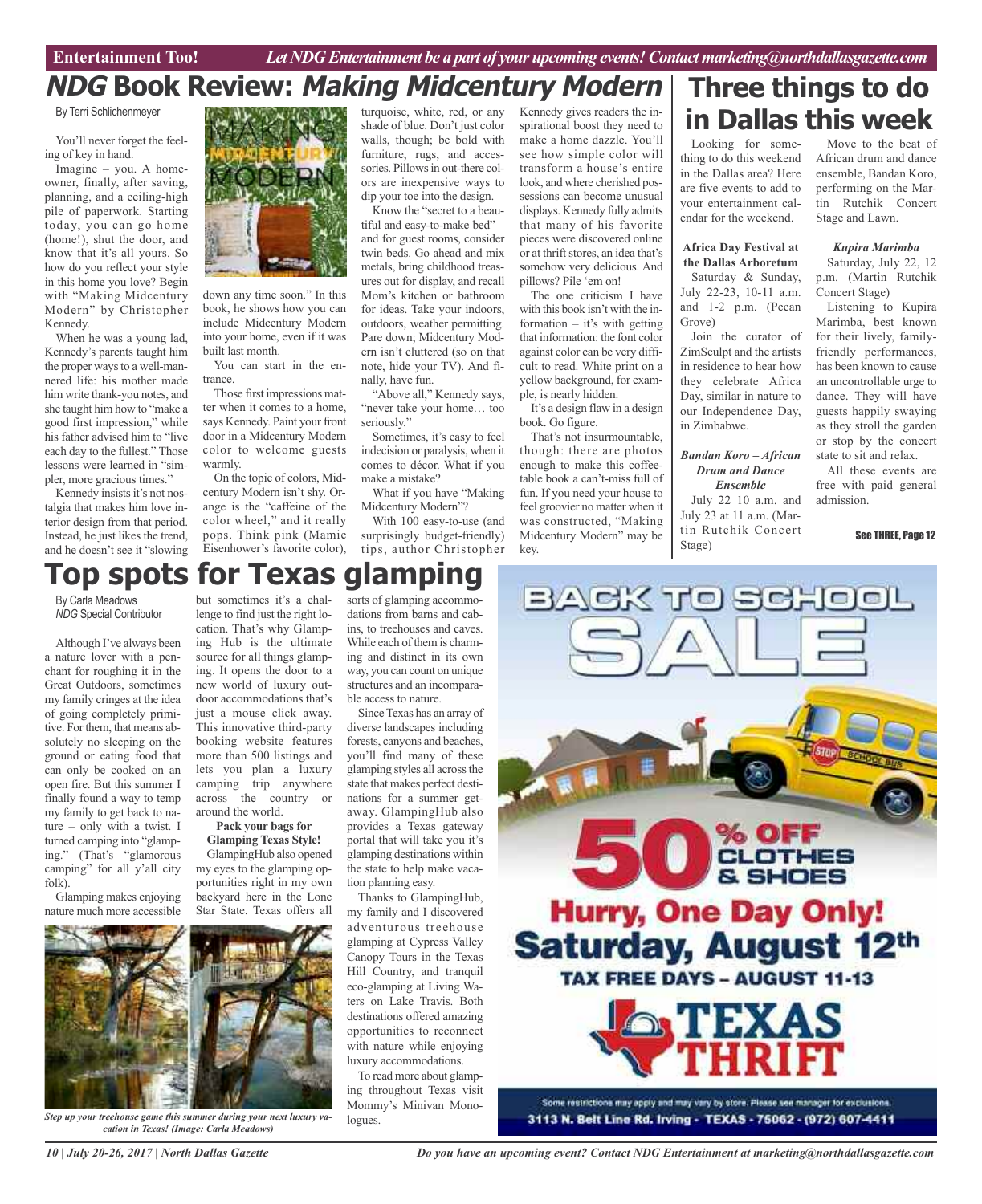### **Verizon unveils plans for the Community of the Future**

ment."

only being a visionary for their future business endeavors, but also a visionary for the Irving community," said Irving Mayor Rick Stopfer. "Hidden Ridge will transform this historic piece of land into a place for our business community and residential community to converge in a mixed-use environ-

Verizon, and its predecessor company, has been one of Irving's largest employers for nearly three decades. The company's investment in the Hidden Ridge development confirms its commitment to ensuring that Irving maintains the great quality of life that the city consistently has been recognized for – benefiting residents, employees

The live-work-play community of the future is becoming a reality. Verizon proudly unveiled its master plans for a mixed-use development in Irving, Texas, which includes the now under-construction 1.2 million-square-foot headquarters of Pioneer Natural Resources.

The development, which will feature an additional 1.5 million-square-feet for corporate tenants; a 200-room full-service hotel; 1,200 residential units; 80,000-squarefeet for restaurant and retail space; 2-acre public green space and amenities; and a DART rail station, signifies Verizon's unique position as land owner and lead developer. Verizon is close to a deal with a developer for the 110-acre master plan.

"This technology-infused project will serve our mission to develop a rich and dynamic tech community that serves at the forefront of the

live-work-play model," said John Vazquez, Verizon's senior vice president of global real estate. "The space we're developing will provide a seamless user experience across all types of space, from public to private and commercial to residential."

In addition to providing more lifestyle options for Irving, the state-of-the art development will greatly contribute to Verizon's and other corporate tenants' ability to attract and retain top talent through its walkable amenities and access to the airport through the rail within a dynamic lifestyle-centered environment. The community utilizes land across the street from a Verizon campus, which currently houses 4,000 employees across various functions and business units.

"We are extremely fortunate in Irving to have socially responsible and committed corporate citizens like Verizon who are devoted to not

## **ALS,** continued from Page <sup>4</sup>

Charlie Keegan, CEO of at 407 W. State Hwy 114 in Main Event Entertainment. "It's going to be a great time for a great cause, and a chance to meet some legendary athletes in a fun, intimate setting."

The ALS Celebrity Bowling Classic begins at 6 p.m. and will take place at the Main Event center located

### Grapevine, Texas. texas.org.

"ALS touches the lives of so many people, so BPAA is honored to support the fundraising efforts of the ALS Association along with our partners at Main Event," said Frank DeSocio, BPAA Executive Director.

For Corporate Sponsorship opportunities, contact Katie at information@alsa-

"The Hidden Ridge development represents a new era in urban planning that benefits not only corporations but the community. It's an enlightened, holistic view of

and visitors alike.

Lane sponsorships and individual tickets for the event are now on sale at www.alsbowlingclassic.co m.

For more event information, visit www.alsbowlingclassic.com.

commercial and residential development," said Beth Bowman, President & CEO of the Irving Economic Development Partnership and the Greater Irving-Las Colinas Chamber of Commerce. "Through strong collaboration and conversation, I want to congratulate Verizon on this exciting and unique project as well as our partners at the City of Irving, Irving Convention & Visitors Bureau and the Las Colinas Association."

Verizon is working closely with architecture firm, Gensler, and leasing broker, CBRE.

### **Paid Internship opportunity for writers, college students in the Dallas Area**

The *North Dallas Gazette* has an internship position available. The goal is to provide students and aspiring writers an opportunity to gain published clips, experience and professional feedback. The position is for up



to 20 hours a week at \$8.00 per hour. Applicants must have reliable transportation.

**Send resume and writing samples to: businessoffice@northdallasgazette.com**



Staying home this Summer but still want to have big fun? DART has you covered. Check out our DARTable Staycations for adventures the whole family will enjoy. From entertainment to dining, these local hidden gems have a little something for everyone to enjoy. And the best part? It's all DARTable!



**DART.org/staycation** 

## We've Got Your Kids Covered



If you want good health care for your kids, turnto CHIP/Children's Medicaid. Your children will he covered for dental, glasses, prescriptions, and doctor visits.

\$50 or less covers all of your children for one year. To see if you qualify, visit Your TexasBenefits.com. It's the good bealth address for your family.

> Apply online or call anytime. YourTexasBenefits.com @8-1-1



*For the 411 in the community, go to www.northdallasgazette.com*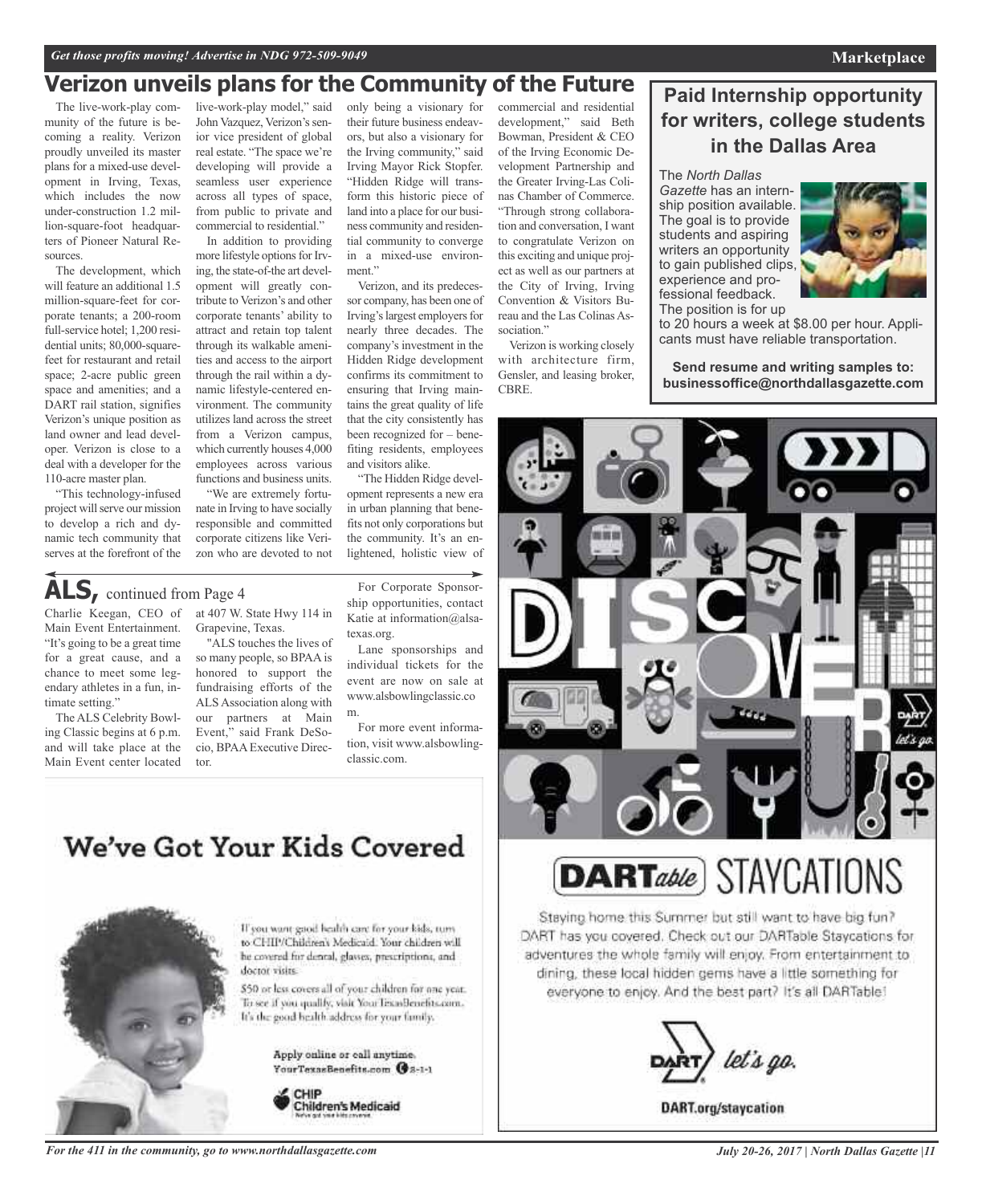## **Dallas Bar Association dedicates 27th Habitat for Humanity house since 1991**

On Saturday, July 8, the Dallas Bar Association dedicated its 27th house for Habitat for Humanity. The Dallas Bar Association began building Habitat homes in 1991 and is the longest running wholehouse sponsor in Dallas.

This year's donors include:

• Platinum Hard Hat (\$17,000+): Gardere Wynne Sewell LLP

• Gold Hard Hats (\$5,000+): Dentons US LLP; Thompson & Knight LLP; Vinson & Elkins LLP

• Silver Hard Hats (\$3,000-\$5,000): Kane Russell Coleman Logan, PC; Munsch Hardt Kopf & Harr, P.C.; Cozen O'Connor; Vistra Energy

• Bronze Hard Hats (\$1,000-\$3,000): Austin Industries; Baron and Blue

Foundation; Charles and Jane Beach; Canterbury, Gooch, Surratt, Shapiro, Stein & Gaswirth, P.C.; Cokinos | Young; DBA Bankruptcy & Commercial Law Section; DBA Construction Law Section; DBA Corporate Counsel Section; Gerstle Minissale & Snelson, L.L.P.; Griffith Davison

Off the

Craddock & Strother, P.C.; Nixon Jach Hubbard, PLLC; Peckar & Abramson, P.C.; Slates Harwell LLP; Strasburger & Price, LLP; Strategic Construction; Stuber Cooper Voge PLLC; The Underwood Law Firm; Weinstein Radcliff Pipkin LLP; Winstead PC

The Dallas Bar Association Home Project Committee coordinates the build and is led by co-chairs David

## **BILLS, continued from Page 5**

tor Van Taylor. "These jobs serve at the core of the healthcare industry, which represents approximately 12 percent of our state's economy." If the agencies disappear, he warned, it will cause instability in that market sector and could endanger patient and consumer protections contained in the

law. Taylor offered two measures intended to make sure that doesn't happen, Senate Bills 20 and 60. SB 20 would simply extend the authorization for the continued operation of the five agencies for another two years, delaying the Sunset date to September 1, 2019. SB 60

& Shurtleff, PC; Jackson Walker L.L.P.; John C. Ford Inn of Court; McGuire,

> is a technical bill that ensures that these agencies can continue to receive funding over the next two years. Both bills were unanimously passed to third reading.

> The Sunset bills that died in the regular session contained a number of reforms, particularly relating to unacceptable response times for complaint resolutions. These reforms weren't part

Fisk, of Kane Russell Coleman Logan PC, and Michael Bielby, Jr., of Vinson & Elkins LLP.

Volunteer attorneys carry the torch, making the project what it is today: a coordinated effort by hundreds of Dallas attorneys that give their time and money to support the cause of affordable, decent housing. The central theme is that no commitment of time or money istoo small; every hour and every dollar make a difference.

For more information about the Dallas Bar Association, visit www.dallasbar.org. To learn more about the DBA Home Project Committee's work with Habitat for Humanity, log on to https://www.facebook.com/DBAHomeProject.

of the bills passed today, as Taylor told his colleagues, because the language of the Governor's proclamation only permits bills limited to extending and not reforming the operations of the agencies.

Taylor said that once the Governor expands the special session agenda, he believes lawmakers will have the leeway to take another look at reforming these boards in the next 30 days. If not, the Sunset Commission still has the authority to perform a limited review on the agencies over the next two years.

(Lake Shore Level)

this weekend are:

Boxer

Thur. July 20 - 8 p.m. - WingSpan: Finding the Sun / Bootstraps: The

Fri.July 21- 8 p.m. -Audacity Theatre Lab: The Great Dictator / The Basement: The Caveman Play 10 p.m. - Live Music

**Festival of Independent Theatres (FIT)** The Bath House Cultural Center showcases the vibrant independent theater community with a fourweek run of works by local theater groups, visual art and live music. FIT will feature 8 different one-acts presented in rotating pairs each Thursday through Sunday, July 14-Aug. 5. Single tickets start at \$8 and festival passes are available online festivalofindependenttheatres.com or at the door. The shows

Senate rules require bills undergo two votes on two separate days in order to clear the chamber. The Senate will meet just after midnight Thursday in order to give final passage to the two bills, sending them on to the

**THREE,** continued from Page <sup>10</sup> Sat.July 22- 2 p.m. - The Basement: The Caveman Play / Risk Initiative: Stiff

5 p.m. - Audacity: The Great Dictator / Echo Theatre: Trace of Arc 8 p.m. - Dustin Curry

and Company: Fiddler's Cave / L.I.P. Service: Tommy Cain

10 p.m. - Live Music (Lake Shore Level)

#### **'til Midnight at the Nasher**

The Nasher presents live outdoor concerts featuring the best in regional music talent and film screenings in the Nasher Garden. Guests have the opportunity to engage in social media scavenger hunts, progressive tours, and to view the exhibitions. The evening kicks off at 6 p.m. with Sudie followed at 7 p.m. with a concert by Bryce.

House. Once that's done, Abbott has said he will add 19 more topics to the agenda. These issues will include property tax reform, regulations on public bathrooms, restrictions on municipal authority, regulation of abortions and mail-in ballot voter fraud.

The Senate will begin committee hearings on bills relating to these topics starting Friday.

## PODCAST, continued from Page 9

SoundCloud and Spotify.

Affectionately titled after the nonverbal cue many Black folks use to indicate acceptance or acknowledgement; *THE NOD* affirms the Black experience by presenting specific stories that are fun, introspective, and personal to Black listeners.

Co-hosts Brittany and Eric dig into the phenomenon of "purple drink," the merits of Afrocentric schools, the many shades of Black sexuality, the history of the durag, and so much more. To listen to the trailer for

*THE NOD*, visit: www.gimletmedia.com/the-nod

## **RAPPER,** continued from Page <sup>9</sup>

Ralo was known to boast his Texas culture showcasing his accent and Dallas slang. He built a strong local fan base and started growing a formidable social media persona and relationships with other players in the

game. As his ideologies and life experiences evolved, so did his stage name. He is now known as Sacci Racci.

Sacci Racci hopes to take his music to a level and to push his hometown to the forefront of its unique hip



*Eric Eddings and Brittany Luse, hosts of THE NOD (BlackNews)*

hop sound. The highly versed rapper is all about self-motivation and pushing his audience to follow their dreams. He understands that the content of his art may touch on the streets, drugs and violence, but it's designed to tell his story in hopes of inspiring others to

take a better path in life. He may be young but has a diverse perspective on life and is dedicated to a mission of establishing a platform and awareness for other artists from Dallas, Texas.

The artist's music can be found on Soundcloud and sacciracci.com.



Qualinfotech Solutions Inc. looking for consultants for the following positions to work in Dallas, TX and/or various client sites throughout the U.S. Must be willing to travel and/or relocate:

#### **Sr. Software Engineer**

MS+2 yrs or BS+5 (CS or CA) Exp must include Java, Eclipse IDE, Marvin, Jenkins, and testing tools either Selenium WebDriver, or HP QC

#### **Sr. Software Engineer .Net**

MS+2 or BS+5 (CS, IT or IT related). Have exp. in C#, .NET, SQL Server, MVC, CSS3, and Visual Studio.

#### **BizTalk Consultant**

MS+2 or BS+5 (CS, ECE, or IT related) with BizTalk, SQL Server, ESB Tool Kit, and .NET. Send resume to

#### **Qualinfotech Solutions Inc**

2727 Lyndon B Johnson Fwy #438,

Dallas, TX 75234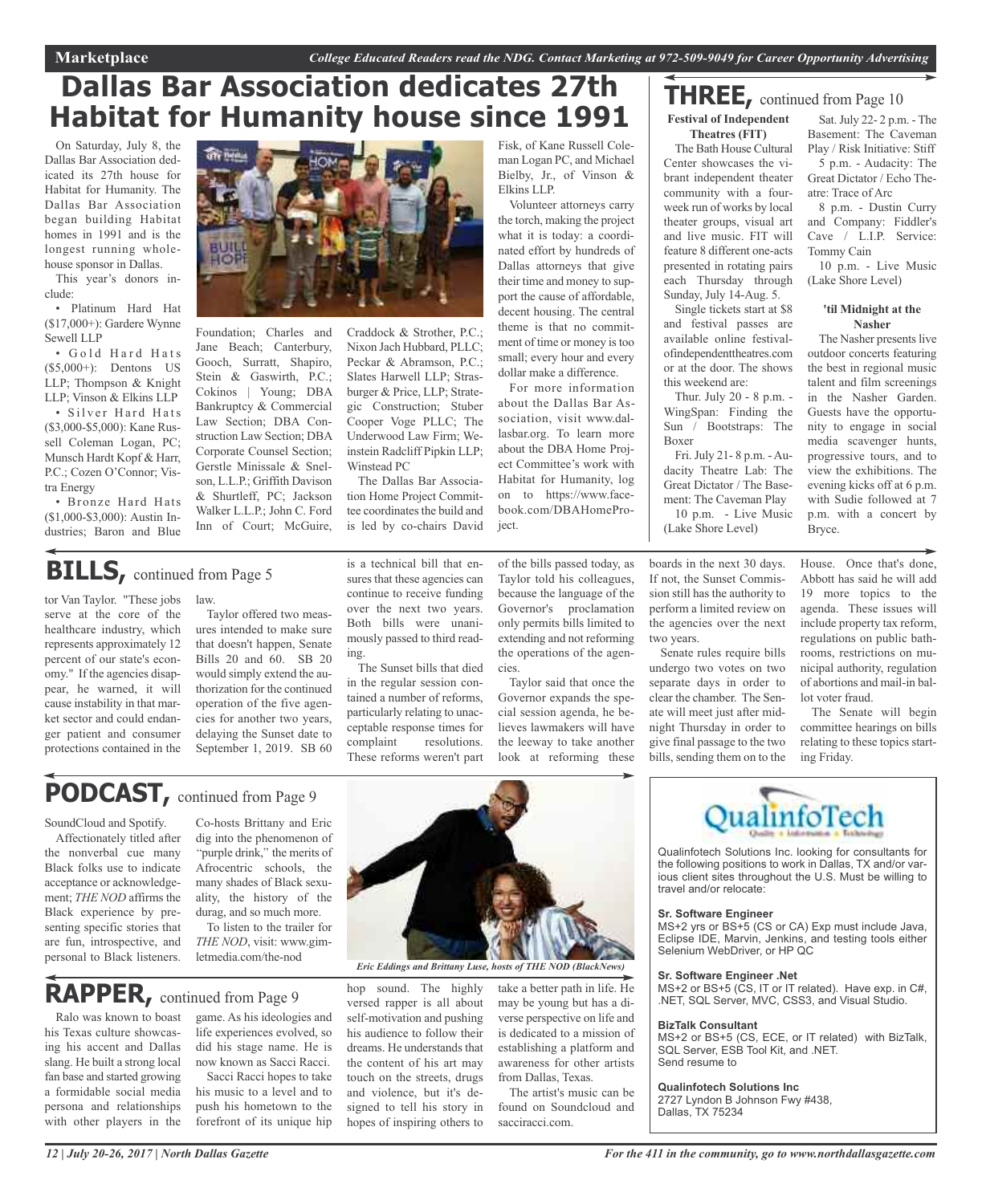### *Advertise Career Opportunity 972-509-9049* **Career Opportunity**

## **Upcoming DFW area job fairs**

### **July 21 Plano ISD Support Staff Job Fair**

For Bus Drivers, Food Services and PASAR After School Program

Anyone in applying for the PASAR After School Program, Food and Nutritional Services and Transportation departments is invited to the job fair.

9 a.m. to Noon at Vines High School at 1401 Highedge Drive in Plano.

### **July 25 Dallas Career Fair**

11 a.m. – 2 p.m. at DoubleTree by Hilton Dallas - Love Field

located at 3300 W Mockingbird Land in Dallas. Register at NationalCareer-Fairs.com

### **Goodwill Job Connection**

Kraft is hosting a job fair at 1661 E. Northwest Highway in Garland from 2 p.m.



to 4 p.m. All attendees should RSVP to aevans@goodwilldallas.org or call 214-227-5549. Please bring:

• Copies of your resume • Social security card and government issued ID

• Dress code is business attire

#### **July 26 Manufacturing Job Fair**

ResourceMFG is hosting a job fair from 9 a.m. to 2 p.m. at their offices located at 2145 North Josey Lane, Suite 118-120 in Carrollton. Info at resourcemfg.com

**Mid-Cities Job Fair** Mid-Cities Workforce

Center is hosting a job fair and The Fulcrum Group. at 8701 Bedford Euless Road, Suite 100 in Hurst from 9 a.m. – 11:30 a.m.

Announced employers include: Mouser Electronics, Farmer Bros, Nevill So- $\sum_{k=1}^{\infty}$  lutions, Martin Sprocket *US CO*

Positions are in the field of Finance, IT, Sales and Marketing, Warehouse/Manufacturing and Customer Service.

Call 817-413-4000 for more information.

### TISEO PAVING COMPANY

419 E. Hwy. 80, Mesquite, TX 75150 Tel: (972) 289-0723 Fax (972) 216-5637 www.tiseopaving.com

Performing Concrete Street Paving in the Metroplex Area We Accept Subcontracting Bids For All Public Works Projects in the Dallas Area. We Are Accepting Applications for Concrete Mixer Drivers and Heavy Equip-

ment Mechanics

**Equal Opportunity Employer** 



**Review Competitive Opportunities at https://garlandtx.ionwave.net**

**www.garlandpurchasing.com**

**972-205-2415**



**DO YOU WANT AN EXCITING AND REWARDING CAREER?**

**PURSUE A CAREER AS A POLICE OFFICER OR FIREFIGHTER!**

• Competitive wages<br>• Array of benefits<br>• Education incentive pay<br>• ...and more

REGISTER ONLINE TO TAKE THE CITY OF IRVING'S NEXT CIVIL SERVICE ENTRANCE EXAM

### *www.cityofirving.org*

*The City of Irving does not discriminate on the basis of race, sex, religion, age or disability in employment or the provision of services.*



### **Equipment Operators Needed ASA in Dallas & Celina!**

Martin Marietta is now seeking professional Equipment Operators to operate their mobile equipment and unload rail cars while safely earning top pay.

Must have a valid driver's license. Prefer 1 year of experience operating heavy equipment but willing to train high performing applicants. Must pass drug screen and physical.

### **Apply online at www.martinmarietta.com.**

We pay top dollar. Join the safe team at Martin Marietta today!

We are an equal opportunity employer. Women, minorities, veterans and individuals with disabilities are encouraged to apply.



## **Ed Bell Construction Company**

*An Equal Opportunity Employer*

July 03, 2017

Ed Bell Construction is a Dallas based heavy highway contractor doing business in the North Texas market since 1963. With clients such as TxDOT, Dallas County Public Works, and the Cities of Dallas, Fort Worth, Richardson and Mansfield (plus many others), we have a strong backlog of work in the highway market locally.

We are currently hiring for the following positions:

- **• Motor Grader Operator**
- **• Mixer Operator**
- **• Paving Machine Operator**
- **• Form Setter (Paving) • Field Mechanic**
- **• Shop Mechanic**
- **• CDL Driver (Water Truck) (Haul Truck)**

Available: multiple openings

Rate: Negotiable

Must have own transportation

Years of Experience required will vary, from 6 months to 2 years (de-

pending on position) **Physical and Drug Screen Required**

**Must have a Clear Background**

**Must be at least 18 years old (CDL Driver, 21 yrs)**

**Must apply in PERSON, Monday – Friday from 8am to 11am @ 10605 Harry Hines Blvd. Please visit our website: www.edbellconstruction.com/careers Or email your resume to: careers@edbellconstruction.com**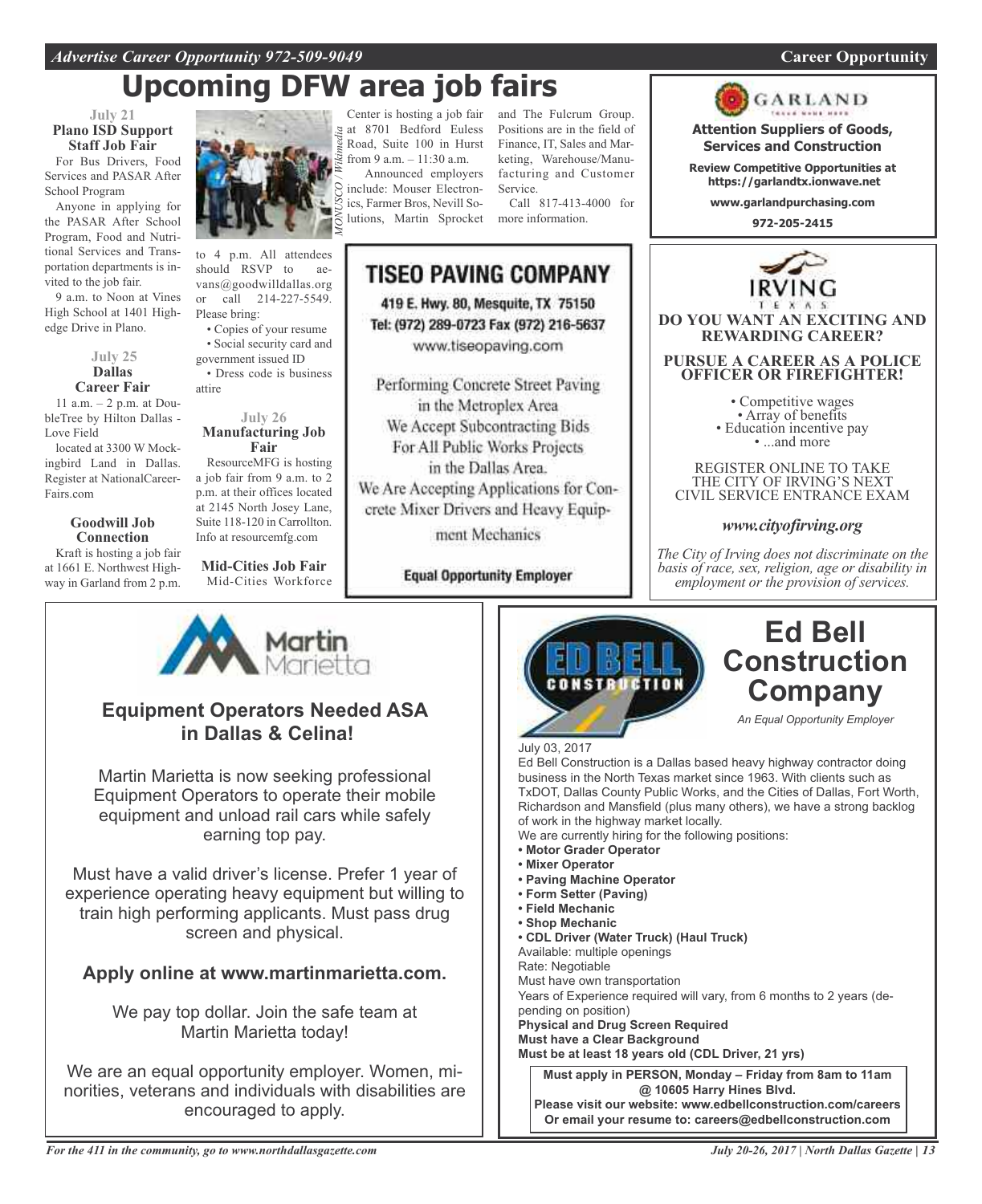### **BETHEL BIBLE FELLOWSHIP, CARROLLTON (A PLACE TO BELONG)**

*NOTICE: Pastor Woodson serves the community by providing "Professional Therapy and Counseling Services" on a "Sliding Fee" scale. To schedule an appointment call the Pastoral Counseling Center at 972-526-4525 or email the church at www.bethelbiblefelloswhip.org*

Discover Hope and Help for daily living; and, you don't have to be a member to come. The Connect-2-Reflect (C2R) meetings are held in comfortable and relaxed homes, one in Carrollton and one in Plano, refreshments are served. Call the church for details.

#### **July 22, 5-7 p.m.**

You don't want to miss our YAMS' "Unashamed Explosion" of praising and worshiping God through songs and the spoken word at the church. Set your calendars. Light refreshments will be served.

#### **July 23, 9:45 a.m.**

You're invited to our Sunday "Prayer and Meditation" at 9:45 am. You will be blessed and inspired. You don't want to miss this!

#### **July Only**

During the month of July only join us in Wednesday's Prayer with a Pastor of the church via a Phone Conformance call. Either with Senior Pastor Woodson, Pastor Larry Gardner, Pastor Patterson or Pastor Bernadette leading a pray hour. It's Time to have intercessory prayer for others. Call number 641-715-3200, access code 161883#

Dr. Terrance Woodson, Senior Pastor 1944 E. Hebron Parkway Carrollton, TX 75007 972-492-4300 www.bethelbiblefelloswhip.org

### **FELLOWSHIP CHRISTIAN CENTER CHURCH IN ALLEN "THE SHIP"**

**July 23, 8 a.m.**

Join us in our Sunday Morning Services as we praise and worship God in the Joycie Turner Fellowship Hall; followed by our Sunday Worship Services; and bring someone with you, you will be blessed.

#### **July 26, 7 p.m.**

Join us in our Wednesday's 12 Noon-Day Live, Prayer and Bible Study and/or our Wednesday Night Live, Prayer and Bible Study at 7 p.m. to learn more about God's Word. Be encouraged by God's plan for your maturity and His glory; and most of all; be prepared to grow.

### **July 29**

You're invited to help us with "Community Give Back" time. Sixty (60) volunteers are needed to help with Children's Hospital, Hope's Door, Soul Church Barn, Equest, The Samaritans Inn and Dominique Cares. Call the church for the time and other details.

### **July until August 20**

This is a 70 Day Challenge in seven stages of development by praying daily; reading the book of the quarter, "Chase the Lion" by Mark Batterson; preparing a household budget for the summer; exercising at least three days a week; a Spiritual Workout on a Sunday, Wednesday or Saturday; Tithing the Bible Way; and learning how to forgive. Call the church for details.

Dr. W. L. Stafford, Sr., Ed. D. Senior Pastor 1609 14th Street Plano, TX 75074 972-379-3287 www.theship3c.org

### **INSPIRING BODY OF CHRIST CHURCH, Let's Go Fishing! MATTHEW 4:19**

God for His Honor and His glory; and don't forget to comeback at 7 p.m. for our

**July 26, 7 p.m.** You're invited to our Wednesday's Bible Study class; you will learn what God has to say to us. Come to be encouraged by God's plan for your spiritual growth and His glory.

Pastor Sam Fenceroy Senior Pastor and Pastor Gloria Fenceroy 300 Chisholm Place Plano, TX 75075 972-633-5511 www.mocop.org

 $\overline{\phantom{a}}$  , and the set of the set of the set of the set of the set of the set of the set of the set of the set of the set of the set of the set of the set of the set of the set of the set of the set of the set of the s

**SHILOH MBC IN PLANO (WHERE COMMUNITY BECOMES FAMILY)**

Come and connect to God through Shiloh; grow in Christ through the study of God's Word; and Serve God

Brazilian Church.

**July 23, 10 a.m.** You're invited this Sunday as we praise, worship, honor and magnify God's Holy name.

**July 26, 7 p.m.** Join us in Monday School as we grow in God's Word; learn what God has to say to us.

Pastor Rickie Rush 7701 S Westmoreland Road Dallas, TX 75237 972-372-4262 www.Ibocchurch.org

### **MT. OLIVE CHURCH OF PLANO (MOCOP) (Uniting the Body of Christ Among Nations)**

 $\overline{\phantom{a}}$  , which is a set of the set of the set of the set of the set of the set of the set of the set of the set of the set of the set of the set of the set of the set of the set of the set of the set of the set of th

**July 23, 10 a.m.** Join us for Worship Service as we praise and worship



through service to each other and to the world. John 12:26.

#### **July 23, 8 a.m. And 11 a.m.**

Join us for our annual Friends & Family Day; you will enjoy the fellowship, fun and food during the 8 a.m. and in the 11 a.m. Worship Services.

### **July 26, 7 p.m.**

You're invited to our Wednesday's Bible Study to learn more about God's Word. Come and be encouraged by God's plan for your maturity and growth; it's all for His glory and His honor. We are, "Growing in Christ through the study of

His Word."

**July 28-29, 7 p.m.** Our Youth and Parent Conference will be held for two days and you invited to join us. Friday's Youth Explosion will begin at 7 p.m. and Saturday's Conference will begin at 8:30 a.m. Set your calendar.

Our church ministries offer opportunities for motivation and growth; join us and see. Be blessed of the Lord.

Dr. Isaiah Joshua, Jr. Senior Pastor 920 E. 14th Street Plano, TX 75074 972-423-6695 www.smbcplano.org



NDG now has a "Special Advertising Package"for churches and non-profit organizations that need to let the community know about your Special Event.

### Opportunity You Can Measure...

### **Church Events**

- Church Anniversary
- Pastor's Anniversary
- Women's Day
- Men's Day

### **Non-Profit Org. Events**

- Fundraisers
- (Concerts)
- Special Events
- (Personal or Community)

### Special Rate \$199

(Black & White, per insertion) Ad size - 4.905"x 6"(Quarter Page, B&W) (NOTE: Color Ad \$75 extra per inserion) Production disclaimer - NDG ad meake-ready is not included in promotion. Layout/production of "copy ready"ad will be a nominal extra cost. E-mail ad copy to: Marketing@NorthDallasGazette.com or call our Marketing Department today! 972-509-9049



*14 | July 20-26, 2017 | North Dallas Gazette*

### **Church Happenings www.NorthDallasGazette.com**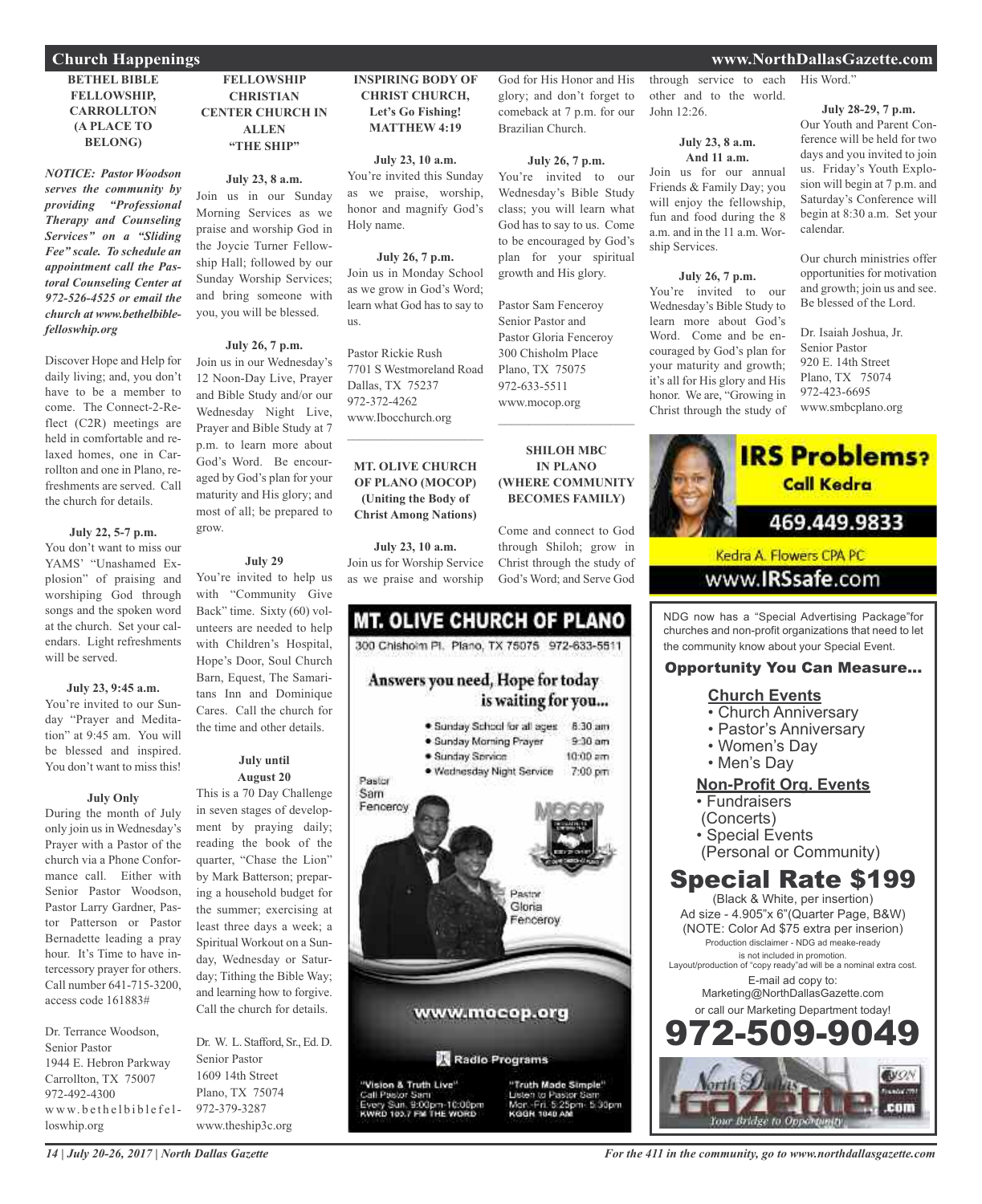I have experienced too often the hardship that results from making decisions that God isn't behind.

Walking in obedience is the only real freedom in Christ. Ask God to show

> LIGHTHOUSE 1730 S. Ewing Ave., Dallas, TX 75216. Parce San No YOU ARE WELCOME!



*Send email to: businessoffice@ northdallasgazette.com to sign up for Sister Tarpley's weekly electronic newsletter.*

"Trust in the Lord with all your heart and lean not on your own understanding." - Proverbs 3:5

This is one of the most quoted verses in the Bible related to gaining wisdom and direction from God.

Yet, I have never heard one teaching on this passage that teaches what I believe the psalmist is really saying.

The first part is pretty easy; we are to trust with all our heart. But the next part is not so clear. We are not to lean on our own understanding.

If we are not to lean on our own understanding, on whose understanding are we to lean? That's easy, Lean on God's understanding by asking Him!

Throughout the Old Testament we find that God set up structures by which those in authority made decisions.

God has always set a principle whereby we are to seek Him in all our decisions, that He might truly make our decisions. In the Old Testament, the

priest made decisions based on which way the Urim and Thummim (breast plate of Judgment, Exodus 28:30) fell inside his breastplate. The casting of lots was another means of allowing a decision to be left with God. Proverbs says, "The lot is

cast into the lap, but its every decision is from the Lord" (Proverbs 16:33).

Another means of making a decision was through the agreement of two or three. No one could be guilty of any crime without the witness of two or three.

This was a biblical way of confirming a matter. Still another means of making a decision is through a multitude of counselors.

Given all these scenarios, what are we to gain from these examples? We are told in Jeremiah 17:9a, "The heart is deceitful above all things and beyond cure."

So what really protects each of us from the deceit of our own heart? I believe it is the combination of all the above.

When we get to a place with God that our decisions are accountable to others, and not just our self; it can be a spouse, a board, or a few close friends who are committed to the same



*For the 411 in the community, go to www.northdallasgazette.com*

godly ideals.

This is when we are protected from the deceit of our own heart. This is one of the hardest things to yield to God is the right to make our own decisions.

Yet, it is the most elementary principle God requires of us to receive His blessing in our lives.

This principle takes a

long time for some people to appreciate.

However, today this can tell you that some people would never make a major decision without the counsel of others who are close to them.

Relational accountability has become lost in our culture due to our hunger for independence.



**Decision making**

*New Associate Pastor at Bethel Bible Fellowship Church in Carrollton, Pastor Bernadette Moore*



reflect on the past with **Historical Perspectives from Sister Tarpley** Hear what it was like growing up in <sup>a</sup> very different Dallas when Booker T. Washington was <sup>a</sup> black school. Sister Tarpley graduated frm there and went on to college and later became <sup>a</sup> city councilmember in Carrollton.

North Dallas Gazette takes a moment to

**Look for NDGTV at NorthDallasGazette.com**





you how He want you to use the skills, spiritual gifts, resources He has given you and the relationships He has allowed you to have to prepare you for the great harvest You desire to have.